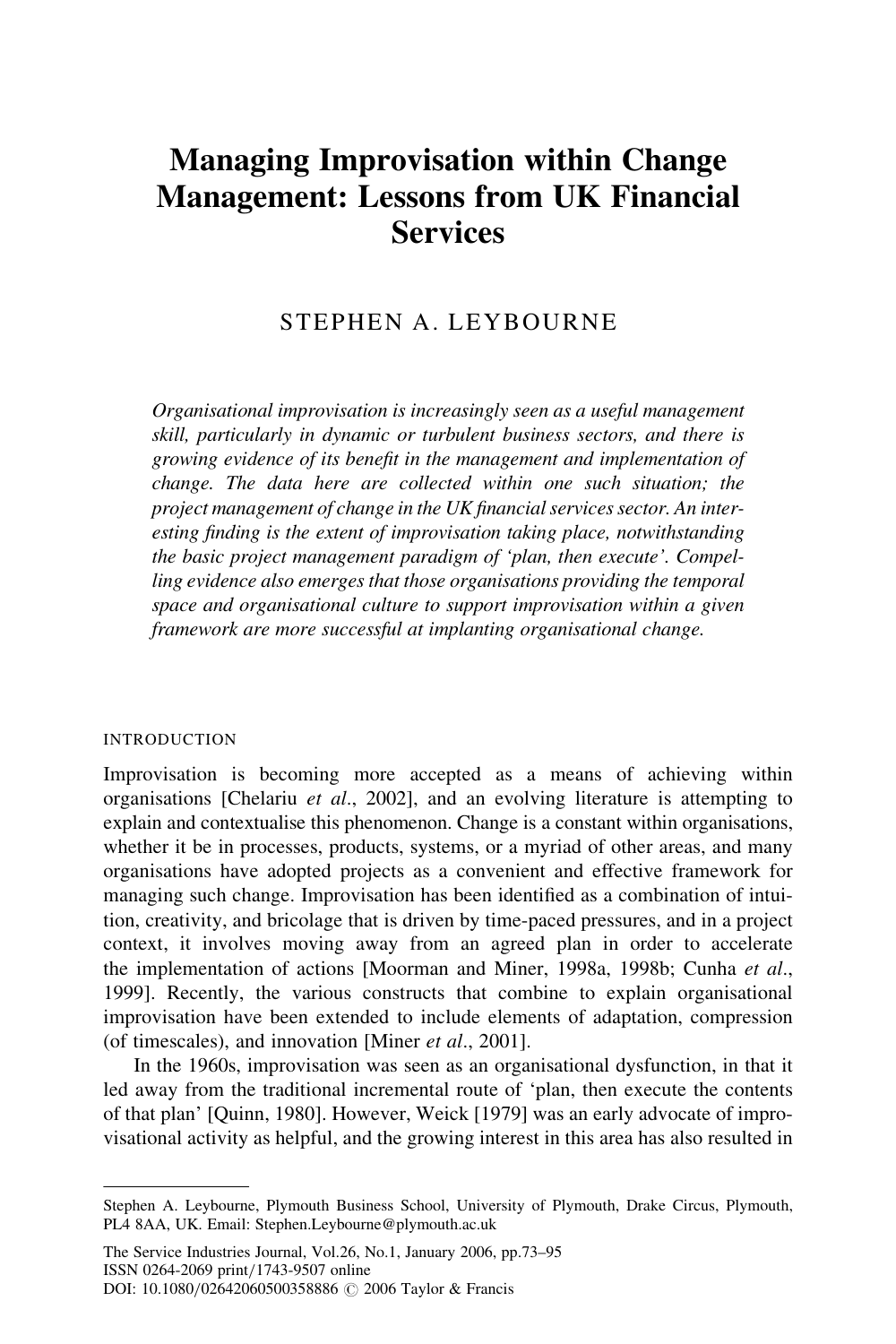improvisation being accepted as an addition to the lexicon of management skills that can assist in achieving the expectations of a corporate planning exercise. This movement has accelerated in intensity in the 1990s, given the need for faster cycle times and more innovative solutions to gain or retain competitive advantage [Crossan, 1997], and it shows no signs of abating.

This movement towards managerially sanctioned improvisational activity appears to be changing the way in which many organisations are addressing both the way work activity is achieved, and the way it is supervised. Many organisations are allowing temporal opportunities to emerge for employees to experiment with new, innovative, and hopefully more effective ways of executing work, and this is resulting in new management challenges. Specifically, if organisations are creating temporal space and opportunity for employees to use improvisational working practices to develop new ways of undertaking tasks, this poses challenges for the control and supervision of work. Additionally, individual employees will be working independently within organisations, hopefully generating efficiencies and innovations. Such activity needs to be captured, and employees need to be motivated, rewarded, and encouraged to share findings and emerging best practice with the organisation, and with other employees.

This research has uncovered a number of areas where organisations operating within the UK financial services sector are engaging with these problems. In the more progressive organisations within the study, routines are being developed, amended, and ratified to cope with the greater degrees of freedom demanded by improvisational working practices, and their use within the management of change. Mechanisms to capture such emerging practices are also evolving, and frameworks are being developed to limit improvisational activity to levels where an element of control can be asserted. But organisations are still wary of allowing employees the freedom to improvise, and this is resulting in tensions in balancing formality with informality. The management of this tension, combined with management of the balance between risk and innovation, could lead to effective organisational routines and mechanisms. The demands of managing this balance are, however, far from straightforward.

In this paper some data from a study on the management of strategic change within the UK financial services sector is documented. This study was carried out during 2000–2001, and it revealed a number of findings. This paper concentrates on one aspect; the rise of improvisational working practices, and the (often informal) routines and mechanisms that are evolving to manage them. A limited review of the literature on improvisation is presented, building on work by Cunha et al. [1999] and other key writers in this area. Some attention will also be given to future directions for research. This will be followed by a description of the study that provided the data for this paper, and the findings applicable to the management of improvisational work practices. There will then be a discussion of the issues raised, and conclusions will be drawn. The literature relating to organisational improvisation is presented first.

#### THE LITERATURE ON IMPROVISATION

Improvisation involves combining known and unknown routines in different contexts, and can be considered from a philosophical as well as an organisational stance.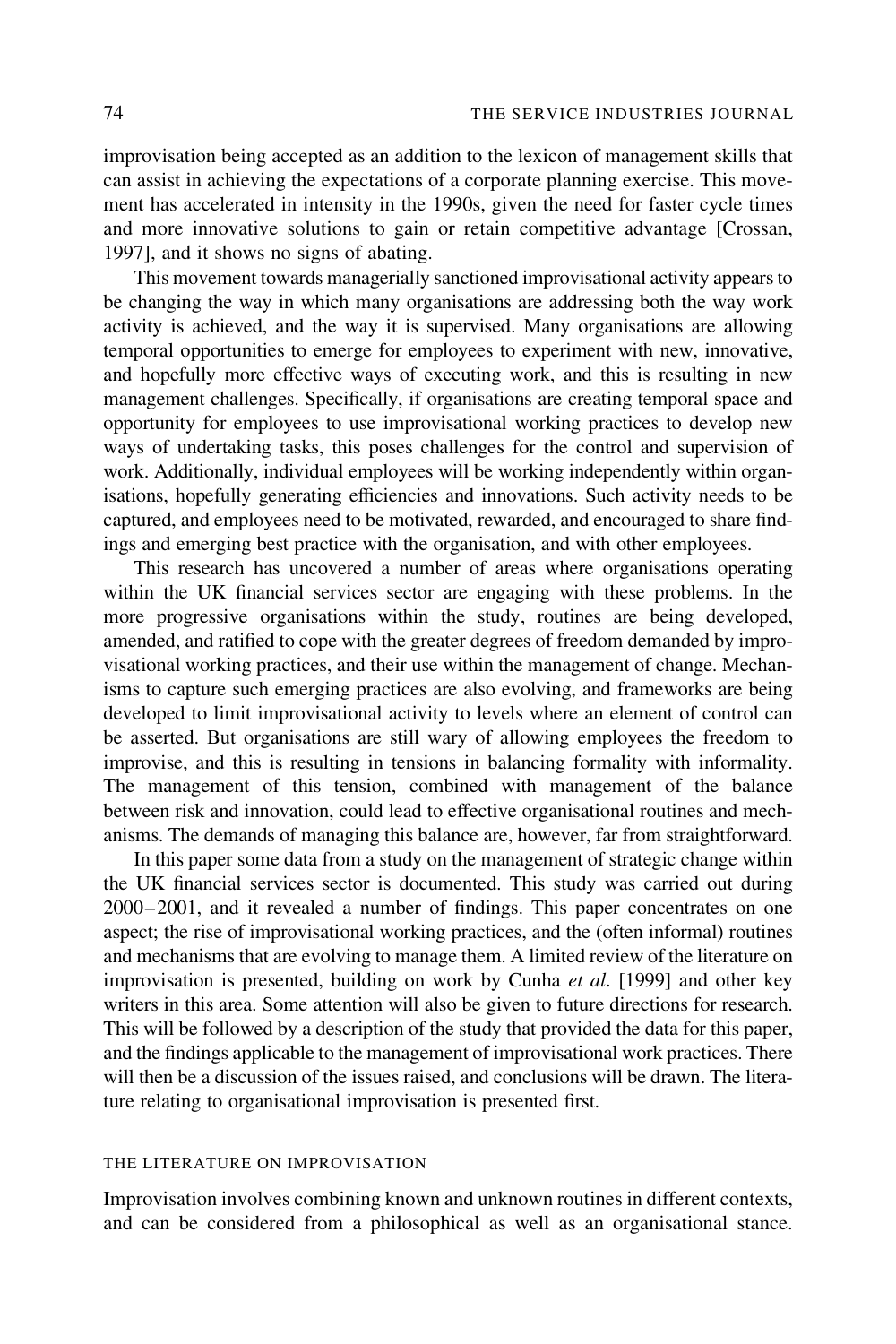Ryle [1979: 121–30] adopts a philosophical viewpoint, using the perspective of how thoughts develop, and how improvisation features in that process. He suggests that: 'the vast majority of things that happen ... are ... unprecedented, unpredictable, and never to be repeated' [Ryle, 1979: 125]. As a result of this:

it follows that the things that we say and do in trying to exploit, avoid or remedy that small minority of the particular partly chance concatenations that happen to concern us cannot be completely pre-arranged. To a partly novel situation the response is necessarily partly novel, else it is not a response. [Ryle, 1979: 125]

He suggests that however well an activity is planned, there will always be a novel set of circumstances to deal with, and that therefore improvisation is a part of daily life, thought, and communication. Ryle [1979: 129] describes improvisation as 'the pitting of an acquired competence or skill against unprogrammed opportunity, obstacle or hazard', although he is not specific about the meaning of an 'unprogrammed opportunity'. It is however clear that he sees improvisation as using resources that are to hand to resolve unforeseen occurrences. This is the essence of bricolage, which can be described as constructing a solution with the resources that are to hand at a given moment [Levi-Strauss, 1966].

The organisational view of improvisation adapts these principles to achieving tasks within organisations. Improvisation has for some years been a part of, or at least recognised in, organisation theory. The early view was expressed in terms of organisational dysfunction: either as an unintended outcome [March and Simon, 1958], or as an organisation design failure [MacKenzie, 1986]. There is, however, a growing body of post-1994 literature that considers improvisation as an organisational attribute that:

contributes to and is an outcome of organizational absorptive capacity for new knowledge, structural flexibility, market flexibility, operational flexibility, intrapreneural culture and of the organization path dependence of exploitation and exploration adaptions. [Lewin, 1998: 539]

It therefore appears that as a result of the speed and degree of change within organisations and their environments, the organisational perception of improvisation has been revised. From being an outcome of 'getting things wrong', and having therefore to effect a repair, improvisation is now seen as a positive skill in making meaningful decisions within a limited time-scale, without optimum information and resources.

There is a trend within academic writing to apply metaphors to many aspects of management and organisational development. Leybourne [2002] considers metaphors for organisational improvisation, condensing the significant output that considers the area using both jazz performance [Barrett, 1998a, 1998b; Berliner, 1994; Hatch, 1999] and theatre [Crossan, 1997], and which resulted in a dedicated AoM conference track in 1995. This use of jazz music or, more specifically, improvisational jazz performance, as a metaphor for improvisation within organisations is a popular contrivance, with Hatch [1998] being an introduction to these themes. Hatch [1999] is a more comprehensive and coherently argued publication, built around the jazz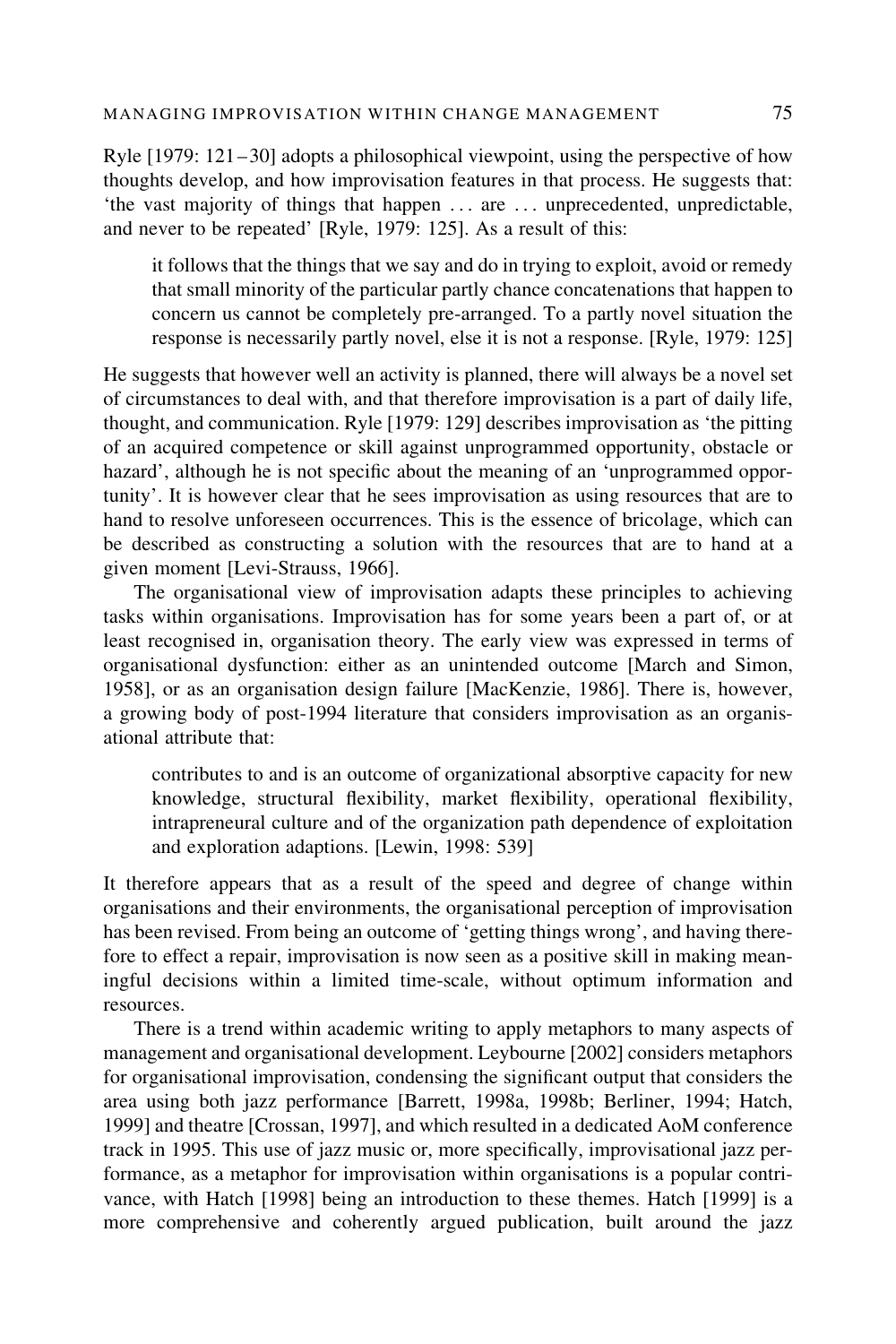improvisation theme, but with links to sense-making [Weick, 1979], and to teamwork and collaboration, as well as to organisational culture and identity. Hatch also considers temporal aspects of improvisation, providing a link with the work of Moorman and Miner [1998a, 1998b]. Crossan suggests that many companies have created an over-reliance on the planning process, which because of its long time horizons, cannot be described as a creative and spontaneous process. She posits that lessons from improvisational theatre can assist in delivering 'faster, better, smarter' [Crossan, 1997: 39] innovative solutions and faster cycle times.

Improvisation is also linked with aspects of time, particularly pressure to keep to a demanding or compressed timetable. Moorman and Miner [1998a, 1998b] consider definitions and components of improvisation. Improvisation in this context is defined as: 'the degree to which composition and execution converge in time' [Moorman and Miner, 1998b: 698]. It follows from this that the more proximate the time between the design and implementation of an activity, the more that activity is improvisational. This temporal link between the two activities is considered to be important in judging the degree of improvisational activity. They also suggest a continuum of degrees of improvisation, building on some of the ideas of Weick, and address constructs related to improvisation, suggesting that there are three correlates of improvisation; bricolage, intuition, and creativity. Moorman and Miner [1998b] considers the link with learning and organisational memory, suggesting that improvisation produces new learning, which can then be lodged in the memory of the organisation. Miner *et al.* [2001:  $314-5$ ] extends this set of three correlates or constructs, adding adaptation, compression (defined temporally), and innovation, and suggesting that the combination of these six constructs can result in a specific type of learning.

Bricolage has already been mentioned as involving the use of resources that are to hand to resolve unforeseen occurrences. Lehner [2000] develops the use of bricolage within organisational improvisation, broadly supporting a positive relationship between implementation and bricolage, as: 'planning threatens flexibility whereas bricolage enhances flexibility of strategy implementation'. He also discusses environments that are subject to: 'high dynamism' that may: 'render planning futile' [Lehner, 2000: 4 –5], thereby supporting a key assertion of this paper, that improvisation, i.e. the fusing of planning and execution, is widespread in fast moving commercial sectors.

Cunha et al. [1999] provide a comprehensive review of the emerging 1990s improvisation literature. They formally define improvisation, together with a review of its antecedents, influencing factors, and outcomes. A literature review is included, dividing existing work on theory development in improvisation into first, second, and third stage articles. First stage articles attempt to transpose the improvisational work carried out in jazz extemporising and theatre to organisational contexts. Second stage articles move improvisation away from the arts and into organisations, developing definitions (usually using a grounded theory approach), and building the foundations to allow research of a more positivist leaning. An emerging third stage is also identified, considering amongst other areas a temporal perspective of organisational improvisation. Chelariu et al. [2002] expand on certain elements of this work, offering a comprehensive review of the way learning interacts with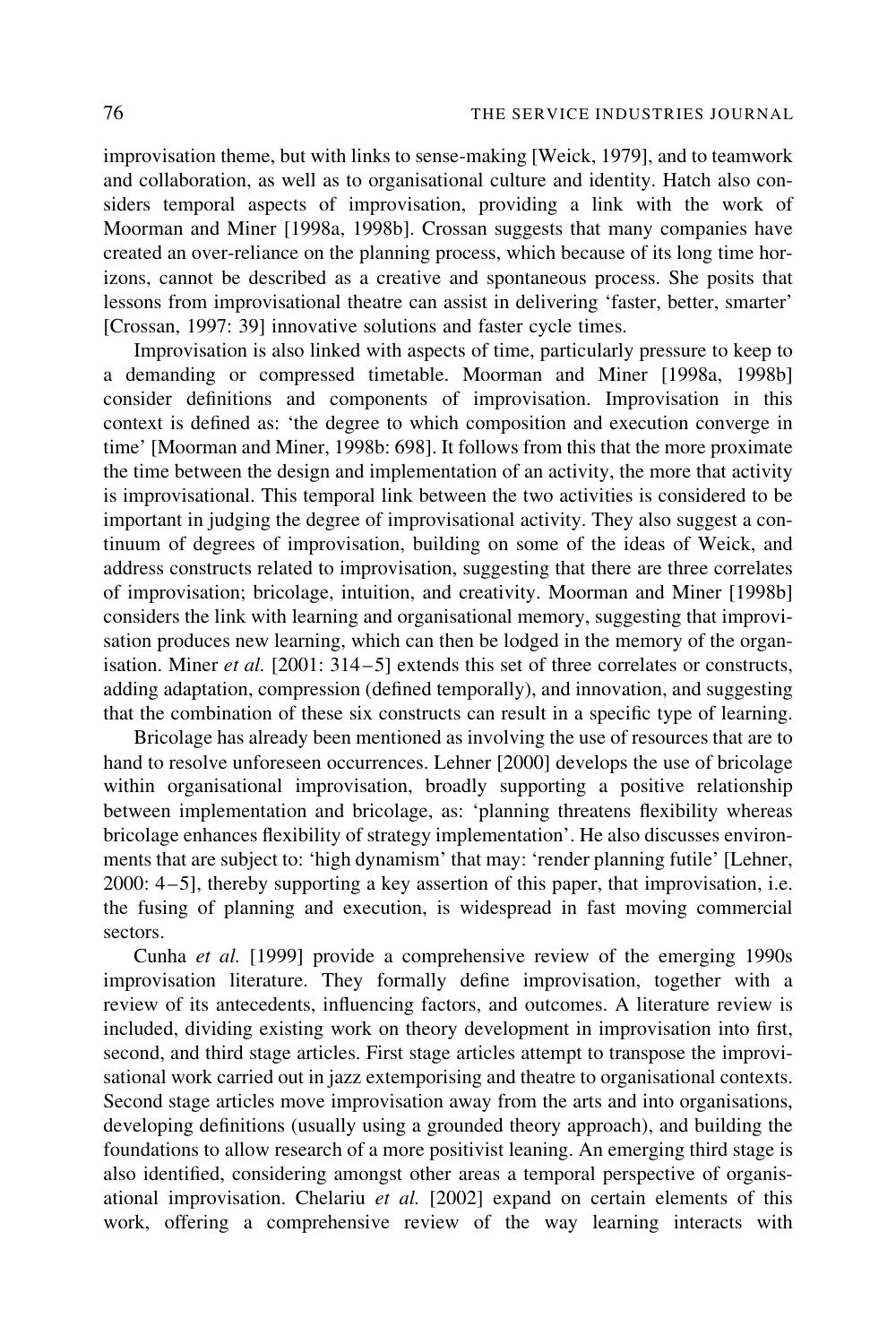improvisation, and presenting a typology of improvisation. There are also links with the use of improvisation within projects.

There is also the need for an underpinning structure or framework, and the need for skills and knowledge, which can be learned or rehearsed, for improvisation to work within organisations. Although improvisation takes place often within project management, especially towards the end of a project, when bricolage comes into play because budgets are exhausted and the completion date is near, there is little mention of projects in the literature. Projects are mentioned tangentially in Chelariu et al. [2002], but otherwise a different context is used [Brown and Eisenhardt, 1997], unrelated to the use of project management to implement change. Interest in improvisation appears therefore to be growing, although little work has been published relating to its use within projects. Also, there is little doubt that as improvisational working practices are becoming more recognised as an option for some managers and project-based workers, mechanisms and routines are evolving to manage them. This is an area that deserves attention, notwithstanding the fact that it seeks to formalise to some extent the essentially dynamic nature of improvised work, and the employees involved in its use.

#### A DESCRIPTION OF THE STUDY

The original study that underpins this paper was designed to consider the interface of implementation, projects, and change, focusing specifically on behaviours rather than tools and techniques. There has been a tendency to consider this interface in a narrow way, following positivist traditions. In this study however, six financial services organisations, varying in size, maturity, and perceived success, were investigated using a case study approach. The intention was to delve deeper into phenomena that can only be accessed using methods such as case studies [Yin, 1984, 1994]. This method is able to yield the rich and deep [Bryman, 1988] observational and narrative data that can produce new insights and explanations; 'increase[ing] the chance of discovering the unanticipated' [Gersick, 1988: 12]. An emphasis on 'discovering the unanticipated', allows the development of new explanations and theory from qualitative data, and case studies are often seen as the ideal vehicle for this [Frost and Stablein, 1992: 49].

This phenomenological, case-based phase of the study produced 11 factors, which are documented elsewhere. The validity of these factors was then tested using a more positivist research questionnaire, which was exposed to a sample of 521 practising project managers working in the financial services sector. Scale validity was ascertained using Cronbach's Alpha test, and correlations and a stepwise regression were carried out. This quantitative phase of the research is, however, outside the scope of this paper. One significant finding of the full study, the wider findings of which are documented elsewhere, is the increasing use of improvisation within the project-managed implementation of strategic change, notwithstanding the basic project-based paradigm of 'plan, then execute'.

It is the findings relating to the way in which improvisational working practices are developed and managed within the six organisations that concern us here.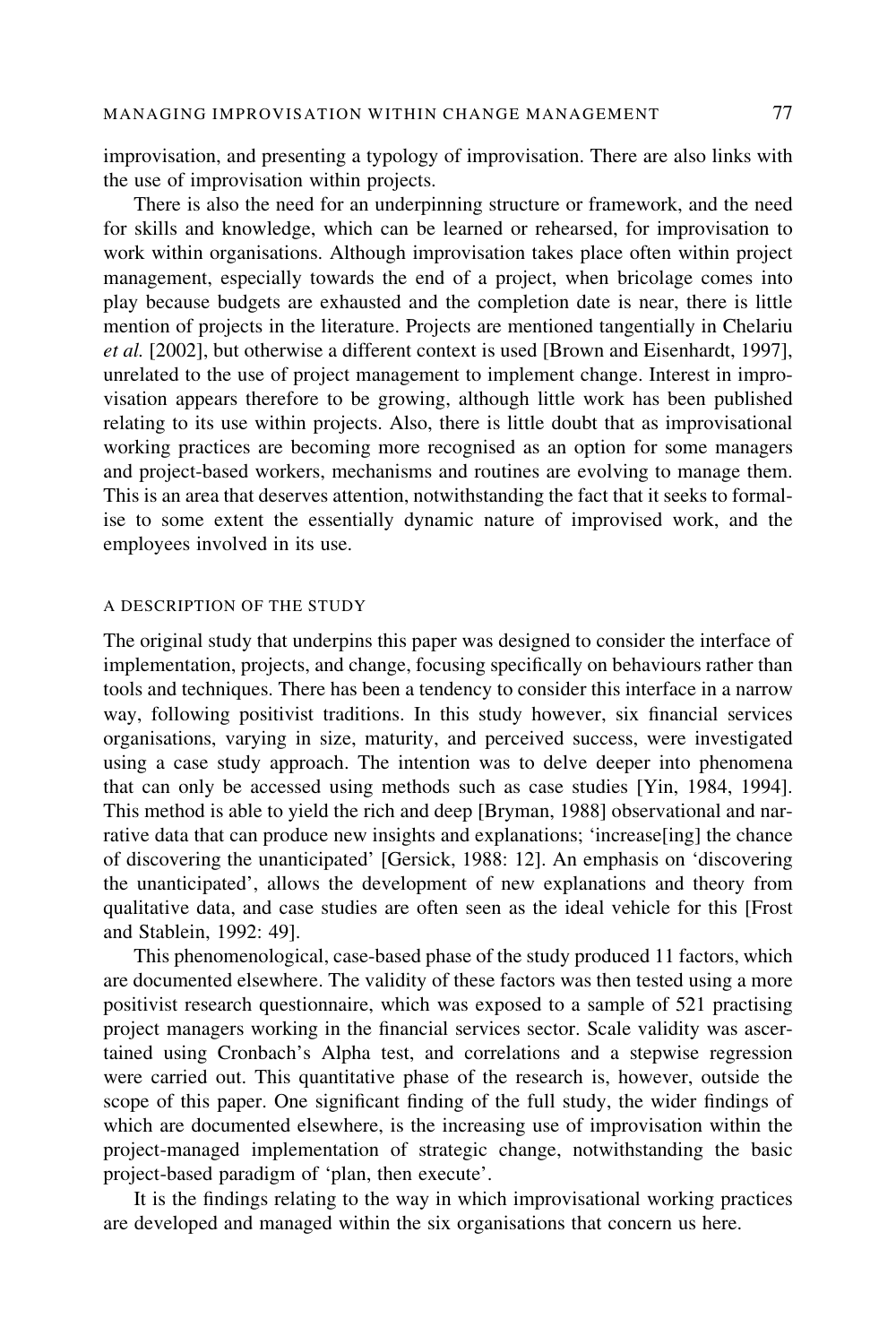#### SAMPLE AND METHOD

As has been mentioned above, the study that underpins this research, and provides much of the primary data upon which the findings articulated in this paper have been based, was located in a sub-sector of the UK financial services sector. Six retail lending institutions, ranging from a major quoted bank, through building societies and ex-building societies (UK-based mutually owned organisations originally formed specifically to supply housing finance), to smaller retail lending organisations, were used. This sample was chosen taking into account the relative populations of organisations in each of the sub-sectors, the required number of cases required to provide an opportunity to develop theory [Eisenhardt, 1989: 537; Stake, 1994: 237], and the need to include cases with differing characteristics, or polar types [Pettigrew, 1988]. The data collection and analysis took place during 2000 –2001, involving many visits to the organisations, and the collection of around 100 hours of interview data. Observational and secondary data, including project documentation, was also incorporated into this broadly qualitative study. This data was analysed, and each of the six organisations written up as a case study. Cross-case analysis was then undertaken, and a number of themes, trends, and modes of operation were identified. The quantitative phase followed this analysis.

The study identified a number of processes, mechanisms and routines that the six organisations used to (formally and informally) develop and manage improvisational working practices. The prime focus of this paper is, however, the movement away from standardised and documented processes and mechanisms, towards more improvisational modes of working, and how mechanisms evolve to assist with the way work in this area is monitored, managed, and controlled. Often this improvisational activity is informal and surreptitious, and as such causes problems for the organisations, especially as they operate in a sector that is traditionally risk averse [Brooks and Dawes, 1999: 197; Trethowen and Scullion, 1997: 62].

#### FINDINGS

Inevitably, the six case study organisations displayed varying levels of maturity, sophistication and effectiveness in their understanding, control and management of improvisational working practices. To some extent, this was linked to their confidence in the abilities of employees to improvise effectively, within a given framework that limited the extent of improvisational activity. The cultural norms and values of the organisations also significantly affected the way in which improvisational working practices were used, or in some cases abused. Each organisation that contributed to the study is examined separately, the various issues examined, and a summarising analysis made. A comparison across the six organisations will then be considered as a part of the wider conclusions.

#### BigBank

At BigBank, a major UK-based bank with over 77,000 employees, there was significant support for improvisation, with many operational areas, all change management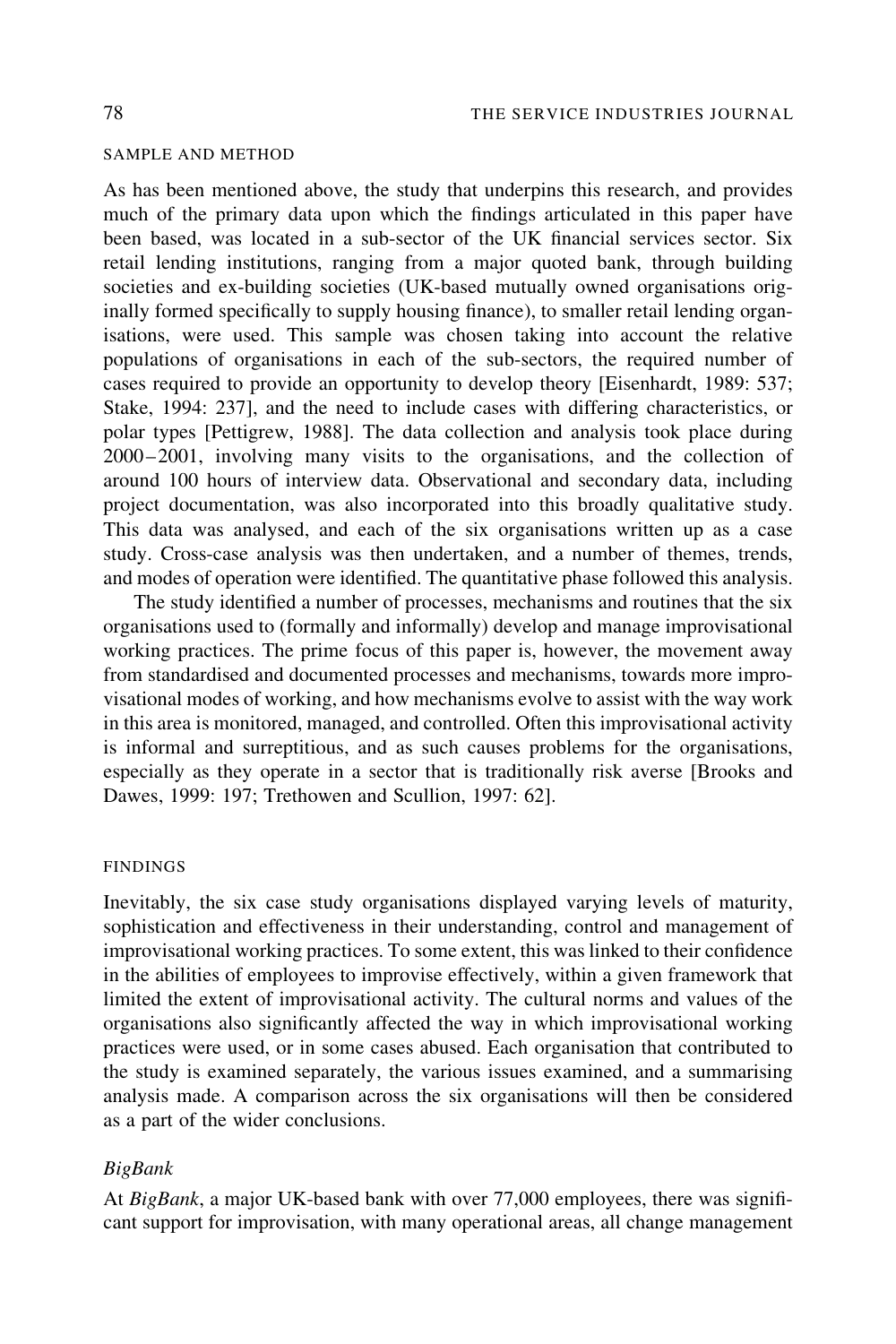# MANAGING IMPROVISATION WITHIN CHANGE MANAGEMENT 79

respondents, and all interviewed project managers confirming that much of their work is improvised. There is evidence that although the bank has implemented formal structures and processes in almost all areas of operation, within areas involved with the management of change another set of activities achieves much of the real progress. These activities are based on informal networks and relationships, and they appear to operate largely outside of the procedures and guidelines documented by the bank.

One senior change manager linked this to the organisational climate of the bank, arguing: 'I think the climate within the company is more one of, if you ... can find a better way of achieving the goal more effectively, then I think you have the freedom to [do that]. Therefore, improvise or innovate'. He goes on to suggest that: 'improvisation and innovation are fundamental to becoming more effective as a business operation, and without it we will just end up with robots'. Also, linking this approach to learning, that: 'it is particularly selfish of someone to find a better way and then to keep it to themselves'.

During the discussions within  $BigBank$  many instances of these informal routines and improvisational activities were identified. A senior manager in the management development area of the bank suggested that:

actually most of the work that does happen in the organisation is done through informal structures, loose collaborations of people who have similar views or initiatives ... I might assemble 2 or 3 people who I know have a particular specialism in an area ... if I can get them to contribute a day here or a day there because of what they can offer, then that works a lot better than going through the line management process of saying, 'can you free up 3 days of resource next November'. You just get on the phone and make something happen informally, which fits with the idea of improvisation for me.

Improvisation is therefore recognised within BigBank as a valid, and in some areas an essential component in the implementation of change. Other data did however indicate that at the customer-facing level within BigBank, the opportunity to improvise is being deliberately removed from employees in favour of IT-based decision systems.

This removal is one way of managing and controlling improvisation, but it negates the use of innovative thought and creativity to achieve work in many departments. Investigation and analysis of the areas that are the subject of the wider study, namely those involved in the implementation of change using a project-based framework, demonstrated that much activity is improvised. Certainly, within BigBank's Group Projects and Change departments, it appears that provided the changes are achieved, details of the process are of little concern. Project and Change Managers do undergo extensive training in the processes and procedures to be followed. These are then often ignored, with the approval of senior managers, especially where there is temporal or resource-based pressure. This is causing difficulties in capturing emerging best practice in this area within BigBank.

It became evident during the research that BigBank was suffering from the requirements of managing change and integration initiatives on many fronts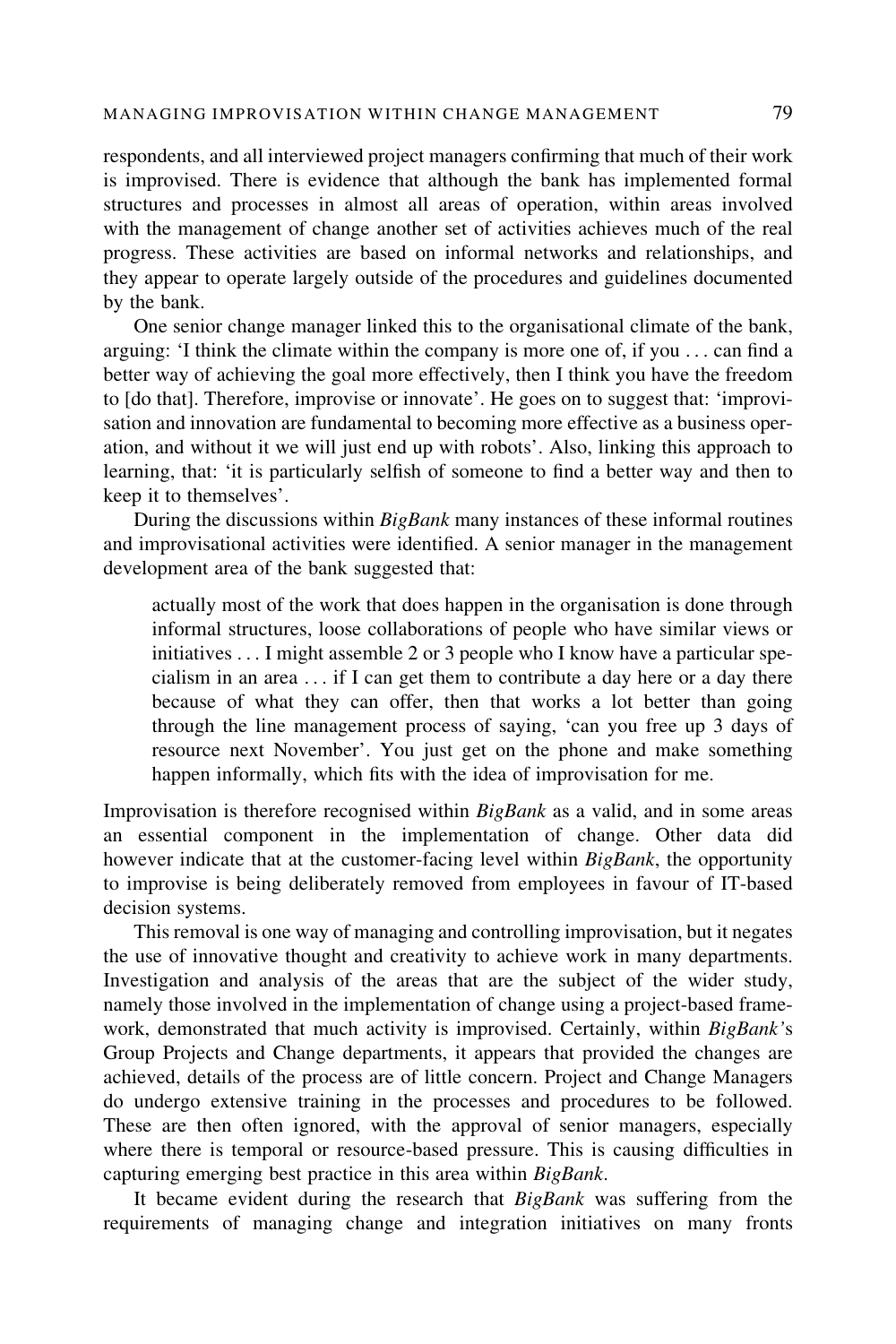simultaneously with insufficient resource. During the research period, the organisation was involved in integrating two large 'high street' banking groups, and there were a number of significant political agendas being pursued by the incoming senior managers of the two merging organisations. Change managers particularly were under intense pressure to deliver against pre-agreed timetables, regardless of the fact that resources were constantly being redeployed. Improvisational working practices within BigBank are therefore principally used to claw back time over-runs and to compensate for loss of human resource, as political agendas are imposed upon the change and integration activity.

#### MutualCo

MutualCo is a mutually owned building society specialising in the provision of housing finance. In this organisation much improvisation takes place. It is however often surreptitious, occurring to meet compression of timescales, and changes in the scope of previously agreed implementations. The level of improvisation was not recognised with any clarity by the outgoing Director of IT, who described this type of activity in terms of 'work-arounds' and 'management of the issues'. Programme and project managers articulate improvisational processes more strongly, suggesting that: 'I improvise to get things done', 'I will get it done any way I can', and: 'you couldn't get a project "live" without improvisation'. The group IT manager reinforced this view, suggesting:

if our Chief Exec wants something done, it is going to happen, and if he wants it done in a month, we will say, I doubt if we can do it. We will try for it, and we will do it, but the first thing that goes is following all the rules and regulations, crossing the 't's, dotting the 'i's, doing the documentation, that goes out.

It appears however that this is accepted within the organisation, and one Programme Manager, when discussing improvisation, stated categorically: 'with my current project [the creation of a web-based "product application" facility], the sponsors are not interested in change management. They just want to get it done'. This is clear evidence of the existence of high levels of improvisational activity within the project management of change at MutualCo. It is however accepted within MutualCo that 'improvisation increases risk on a project'. The good managers therefore concentrate on the control of risk, whilst still using improvisational work practices. It appears that, notwithstanding a real sense of risk aversion within this organisation embedded by 150 years of tradition, and a stable market for the single loan product offered for much of that time, areas of the business are changing significantly. As a result of the relative lack of development and change historically within MutualCo, the project-managed change that is now being achieved is required quickly in spite of the many problems that exist within the organisation. Programme and Project Managers using improvisational practices appear to be the catalyst for such change.

Problems emerge in attempting to manage such improvisational activity. The fact that a large element of this activity is surreptitious, and is occurring out of the view of senior managers, means that by definition there are no procedures to manage or control it. Regretfully, improvisation within *MutualCo* occurs to meet unacceptably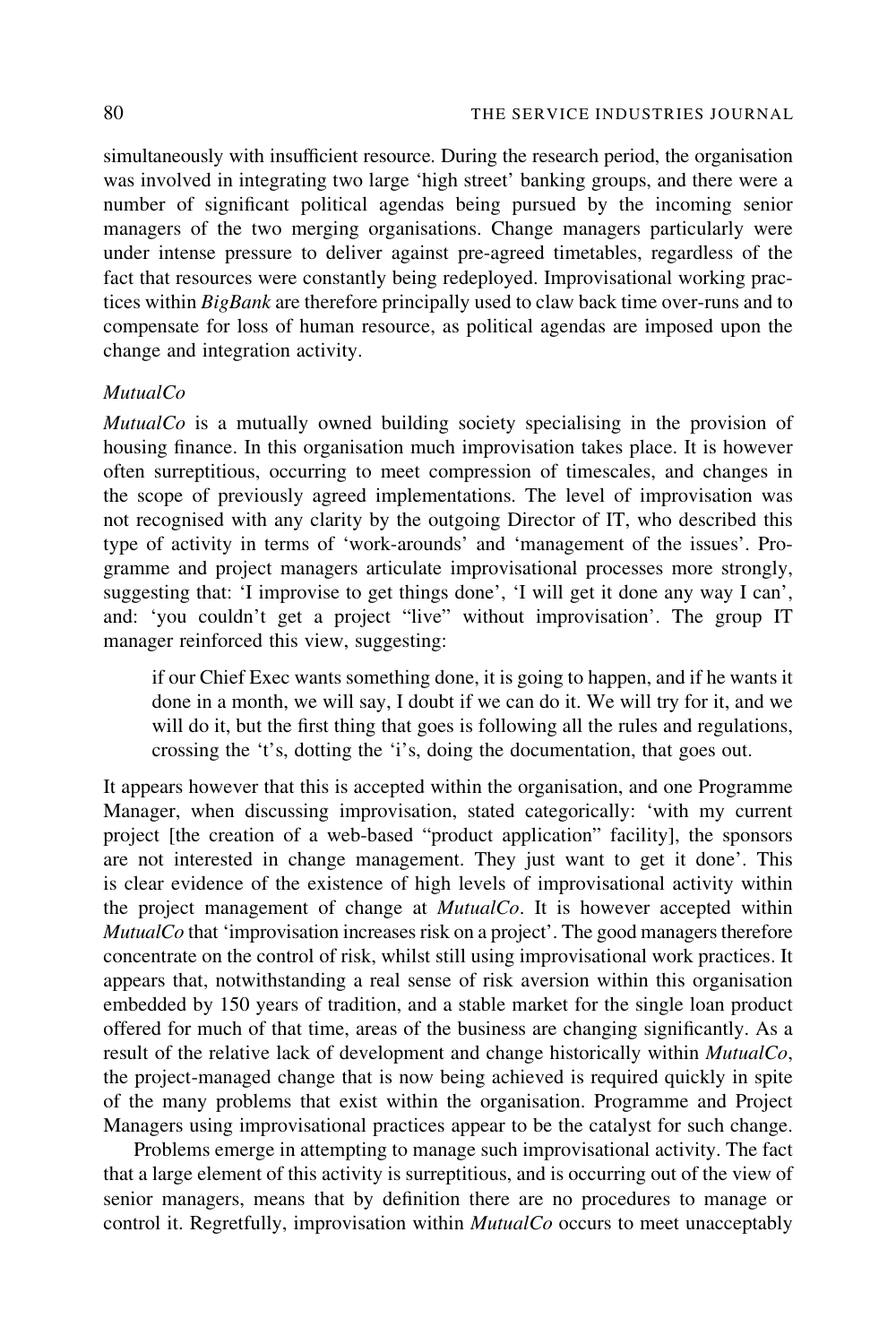ambitious levels of change activity imposed upon employees already under intense pressure to achieve. Improvisation allows them to temporally compress agreed timescales, but it is manifestly evident from data and observations that a large element of control is lost. Also, no attempt is made to seek an optimum solution, and learning is not captured at the organisational level.

In addition, the wider data suggests that although Project and Change Managers within *MutualCo* improvise extensively to negate major shortages in human and financial resources, and to deliver initiatives within compressed timescales, the climate of the organisation is not forgiving when such initiatives prove ineffective or abortive. At the time of this study *MutualCo* was housed in six different buildings, awaiting completion of a new headquarters building. Communication was inadequate, the cultural norms and values were fragmented, and scapegoats were sought if initiatives were not delivered or if they under-achieved. Improvisational working practices in such an environment exposed practitioners to penalties, and it is therefore not surprising to find a significant element of surreptitiousness.

#### ExSociety

ExSociety is an organisation with its origins in the mutually owned building society movement, but whose ultimate ownership has changed twice in the last five years. ExSociety is committed to the development of its employees, and the empowerment of those employees to allow them to achieve excellence, particularly in the area of service to the customer. There is recognition within the organisation that improvisation can assist in this, particularly if it allows those within the organisation to create new and enhanced processes to meet organisational targets and customer demands. User and team discussion and briefing forums are then used to share best practice in these areas.

Improvisation is accepted as a desirable skill within ExSociety, not only within the Head Office environment, but also within the branch network. One member of the branch staff, when asked whether she had the opportunity to improvise, said: 'Absolutely, all the time really, because, working in a branch, you have got a big variety [of challenges]', and that: ' $ExSociety$  encourage taking ownership of everything ... it gives people confidence then to think, "well, if there is a problem, how do I solve it", rather than passing it on, and thinking, "well, this is not really to do with me"'. This statement links neatly with the concept of 'ownership' that is enshrined in the corporate values of *ExSociety*. Also, there is a very strong alignment between these values and the attitudes of employees, and improvisation is encouraged if it contributes to the delivery of excellence to the customer.

Support exists for improvisation at the highest levels within the organisation, notwithstanding the rigour of project and programme management procedures within ExSociety. Discussions with the Strategic Change Manager also revealed his strong advocacy for improvisational activity, which he sees as the way in which most work is achieved within change implementations. A Compliance Manager did however point out that, given the volume of regulation within the sector, it was important to set boundaries, and that those boundaries would have to be: 'embedded in training'. This suggests a dualist view of improvisational activity within *ExSociety*.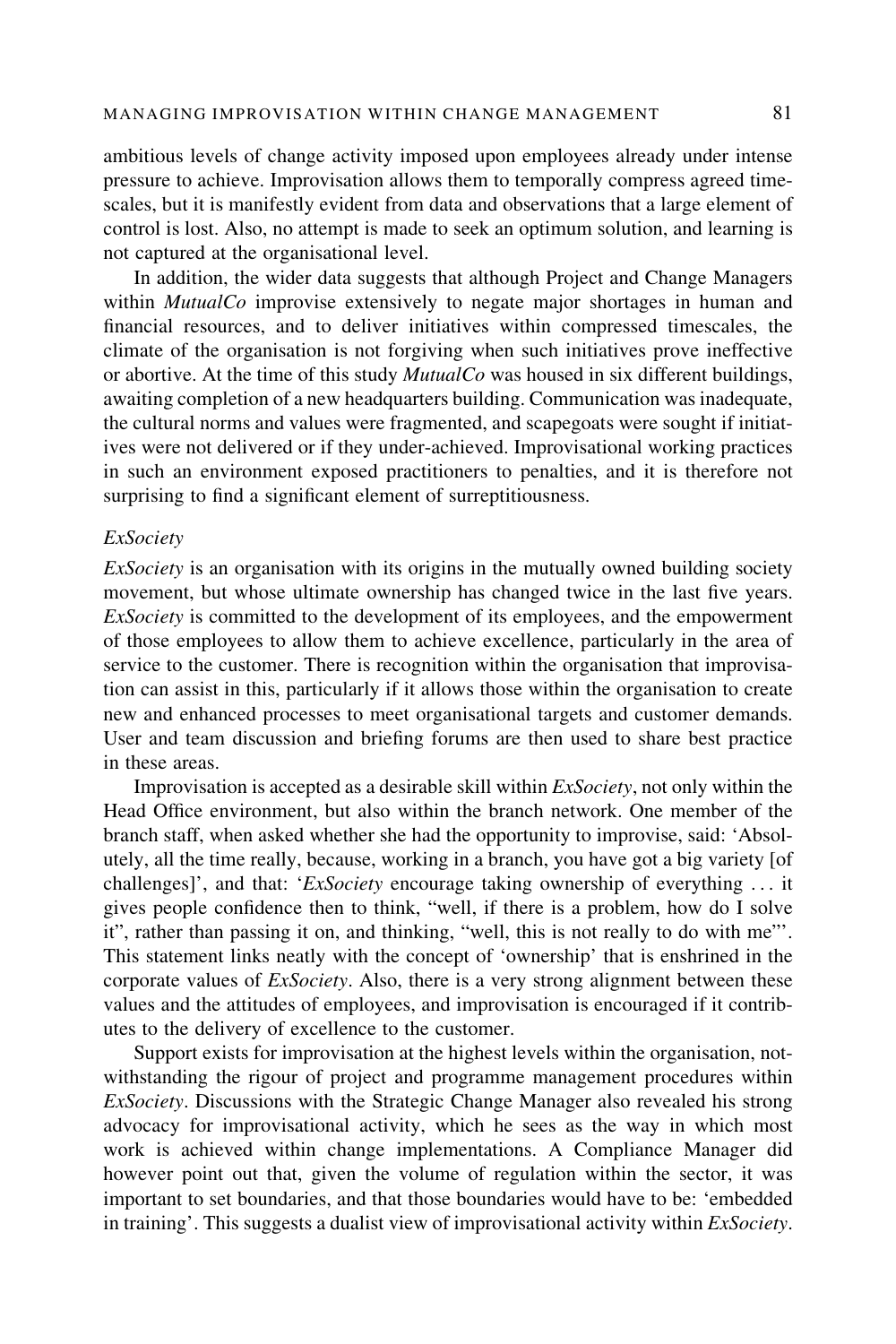The evidence also indicates that some areas of change management would benefit from a less rigorous approach, provided that a framework was defined for such improvisation.

It is nevertheless understood within *ExSociety* that improvisation has to be controlled, and that there is a tension between the tools and techniques used to manage change, and the less structured ideals of improvisation. This manifests itself in a divergence of thought within  $ExSociety$ , with senior IT-based managers being less enthusiastic about improvisation than those managers whose roles are more behaviourally oriented.

The management of improvisational activity is handled on a number of levels. During induction, employees are schooled in the cultural norms of *ExSociety*, which are based around high levels of motivation and empowerment, and an ethos of overarching customer service and satisfaction. At the individual and departmental level, employees are encouraged to use innovation and creativity to satisfy customer problems and demands, where possible without passing the situation to another part of the organisation. Training reinforces this 'ownership' ethic, and formal and informal processes capture the emerging best practice. This multi-level approach appears to be highly effective.

In many ways, however, there is a significant 'tension' surrounding the use of improvisational working practices in *ExSociety*. On one hand there is genuine support for such activity, especially at the strategic management level. It is accepted and appreciated that a motivated staff, using improvisational practices effectively to solve organisational and customer-driven issues, is beneficial. There are though certain areas, some of which are sector-specific, that exacerbate these tensions. Notably, the sector is risk averse, and ExSociety has emerged from a part of that sector that is traditionally conservative. It therefore imposes rigorous controls on parts of the organisation, whilst encouraging others to embrace improvisational practices for the benefit of customers and the wider organisation. It has developed a motivated and committed workforce, and there is a wide understanding of the implicit boundaries beyond which improvising employees should not stray. This results in many examples of effective improvisation, backed by a set of cultural values that have been embraced by employees, and which assist in focusing such improvisational activity.

# FinanceCo

FinanceCo is a mainstream instalment credit provider, and a subsidiary of a major UK banking group. This organisation has been plagued with problems linked to the integration of its various operating divisions into the parent, these problems being amplified by the significant cultural differences between  $FinanceCo$ , with its entrepreneurial desires, and its parent, a bank operating a deeply conservative, riskaverse business model.

Some areas are therefore actively resisting a move towards more improvisational practices. Many departments have become more rigid in their working practices as a result of the increasing influence of the parent bank, which has a long history of cautious growth, and an aversion to risk taking. This caution is manifesting itself in the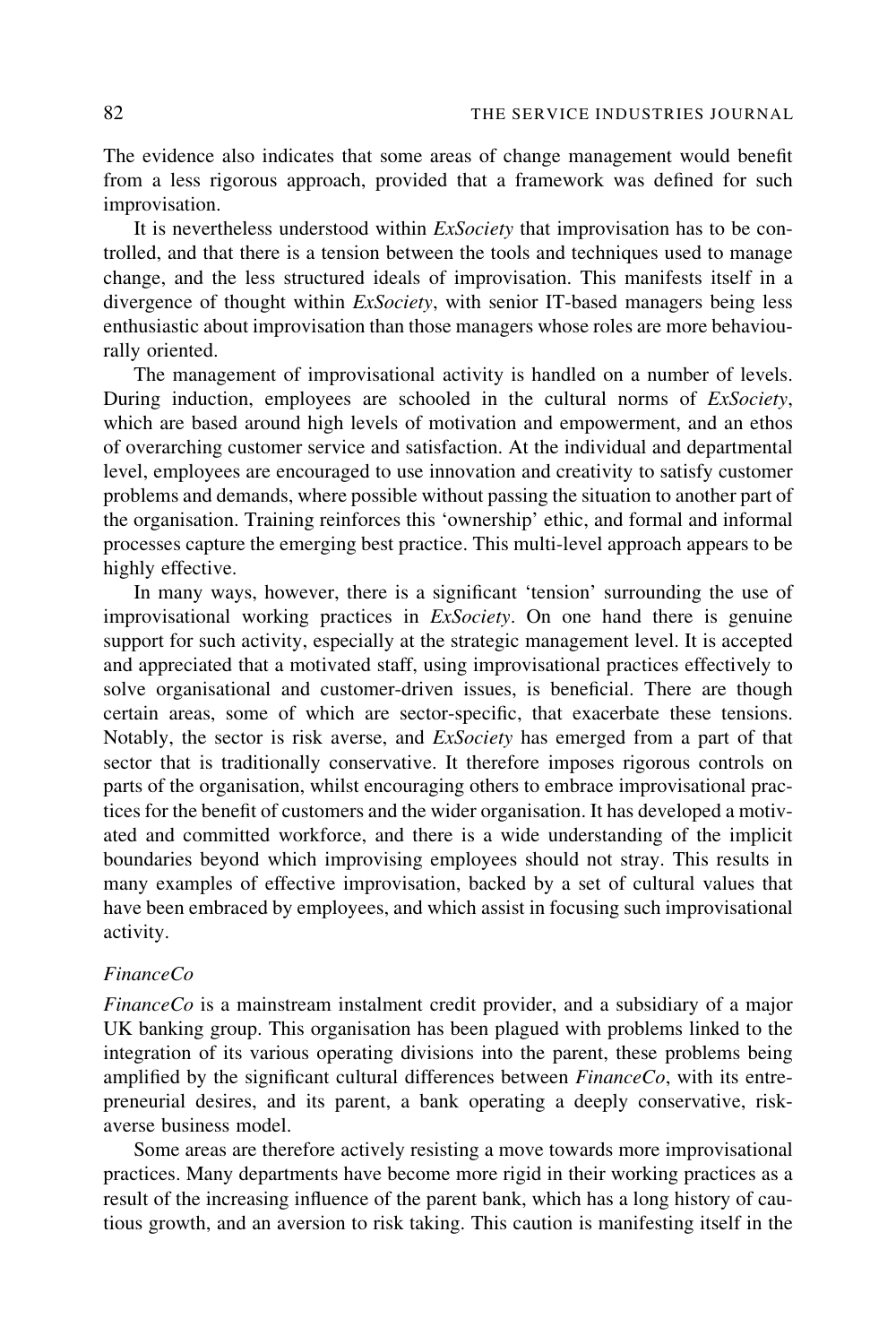## MANAGING IMPROVISATION WITHIN CHANGE MANAGEMENT 83

imposition of controls on areas of *FinanceCo*. Specifically, the newly outsourced IT area, and the collections and litigation areas, now operate under service-level agreements with their internal client departments, and in many cases these agreements specify processes and mechanisms that are mandatory. This acts as a deliberate restraining influence on the ability and inclination of employees in those areas to improvise, notwithstanding the supposed desire of the parent bank to learn from the allegedly more entrepreneurial and improvisational practices of FinanceCo.

There is however a feeling within parts of *FinanceCo* that improvisational practices will assist in the future development of the organisation, provided that employees can differentiate between true improvisation, and activities that have taken place in the past in order to remedy problems caused by the poor planning of change initiatives. Surprisingly, the strongest proponent of improvisation within work processes was the Audit and Compliance Manager, who considered that this was a vital element in the future development of FinanceCo.

Within the lending areas of *FinanceCo*, the management aim is improvisation in order to win business, and to meet customer expectations. The management of risk is equally important, but the organisational focus within  $FinanceCo$  is on ensuring that loans are profitable, and the flexibility exists to satisfy customer demands. A manager within Group Training and Development suggested that some people felt more secure within a comfort zone that acted as a framework for their actions, whereas others were happy with improvisational techniques. He was also of the opinion that it was up to a project or line manager to manage these preferences within his team.

FinanceCo respondents have mixed views about improvisational work practices, and evidence supports the assertion that there is doubt about their use. Specifically,  $PRINCE<sup>1</sup>$  routines imposed on the newly outsourced IT area of the organisation impart a rigour that negates improvisation. It is however apparent that some project managers still improvise surreptitiously to achieve goals, and it is also apparent from the data that there is greater use of both surreptitious and sanctioned improvisational working practices within customer service areas.

Managing improvisation within *FinanceCo* is problematic. A tension has manifested itself between the risk-averse rigid documented processes favoured by the parent bank, and the entrepreneurial, opportunist attitudes that have underpinned the profitable growth of FinanceCo during the 1990s. This tension has been compounded by the influence wielded by parent bank executives, who are imposing control over the historic freewheeling tendencies of the  $FinanceCo$  senior management. In addition, the service level agreements are stifling the opportunity to improvise in many areas, and this is therefore an example of an organisation where improvisational activity is being reduced. This attitude runs counter to the general trend within the study.

What is happening here is an attempt by the risk-averse and conservative parent to rein in and control the previous excesses of a profitable, but maverick subsidiary. Areas of FinanceCo have been outsourced, and these actions have restricted the level of improvisational activity in a company where that activity was essentially unregulated. This is also the only organisation within the study where some interview respondents suggested that improvisation was badly executed, leading to wider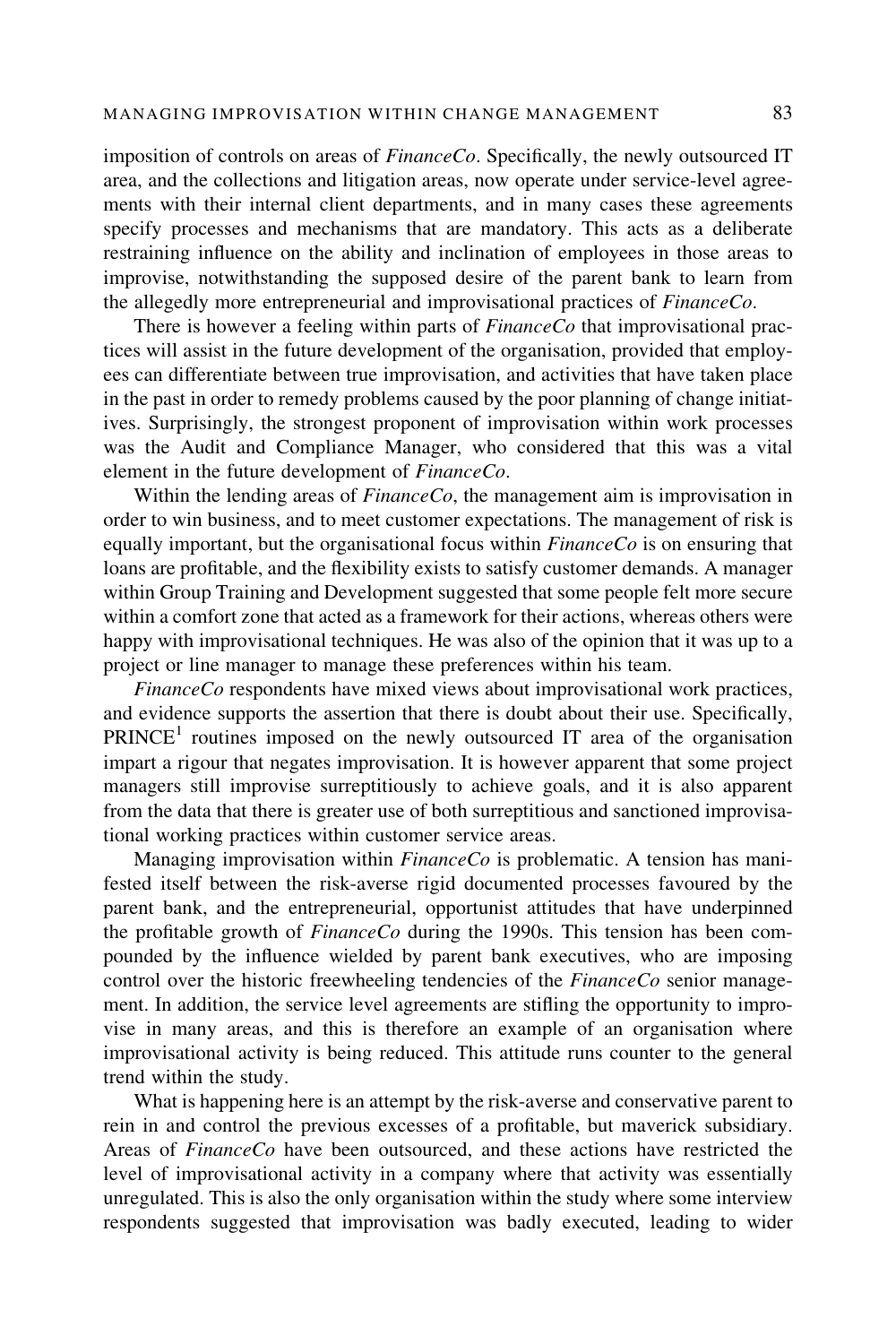problems, and one respondent (an IT programme manager) indicated that he would be unhappy if improvisation happened within his remit. This re-focusing of the business has resulted in a movement from the previous entrepreneurial culture to a significantly more rigid set of cultural norms and values, and many employees were essentially de-motivated.

#### NewCo

NewCo is a consumer lending organisation formed in the late 1990s. This organisation has about 130 employees, all of whom operate from a single site, dealing with customers using an internet site [http://www.NewCo.co.uk] and a number of telephone-based call centre teams. There is a view within the organisation that innovative thinking, rapid decision-making, and a speedy transition from idea generation to implementation should be encouraged, and there was an attempt to reflect this in the way in which the organisation developed in its first year of operation. As the organisation has grown, a degree of formality has been introduced, but the senior management of NewCo encourage innovation by their staff, together with creativity. These are important components of improvisation. These improvisational work practices are encouraged by deliberately not surrounding employees with documented routines and formalised sets of expectations about how work is to be carried out. Team members and their managers decide on work flows, responsibilities, and job design, and there is also an informal forum to discuss these issues, and a mechanism, albeit also informal, to feed emerging best practice back into new written procedures. A set of limits to the framework within which work can be improvised is encapsulated into induction training, and is also passed on to new employees via a 'buddying' system, which also provides an element of informal control.

This organisation has grown quickly, and changes have been implemented to facilitate that growth. However, the required temporal compression in the strategy development process has been affected by the acquisition of NewCo. Currently, this is not unduly affecting the organisation, and when looking for an example of improvisation, the Marketing Director suggested that: 'our approach is not so rigid as to make that a highly noticeable occurrence'. Even within the risk area, where control is most evident, the Head of Risk suggested that 'you have got to improvise all the time to find the solution', and that 'to improvise is to be innovative, and you need to be innovative to succeed'. This, taken with other evidence within the data, would seem to indicate that improvisation is an accepted part of work within NewCo.

There are many examples of improvisation within the data. Most notably, the whole area of user-led change to internal processes involves improvisation, as the majority of these initiatives appear to arise as a result of team members undertaking tasks or meeting customer expectations outside of formal organisational procedures. If these initiatives are proven to work, they are informally adopted, and disseminated across the organisation using formal and informal employee networks. Ultimately, they are formally adopted into organisational routines. There is evidence that this improvisational activity is seen by  $NewCo$  as 'a way of staying ahead of the competition' by compressing the time needed to react to market signals. There are also strong parallels to learning organisations in these activities.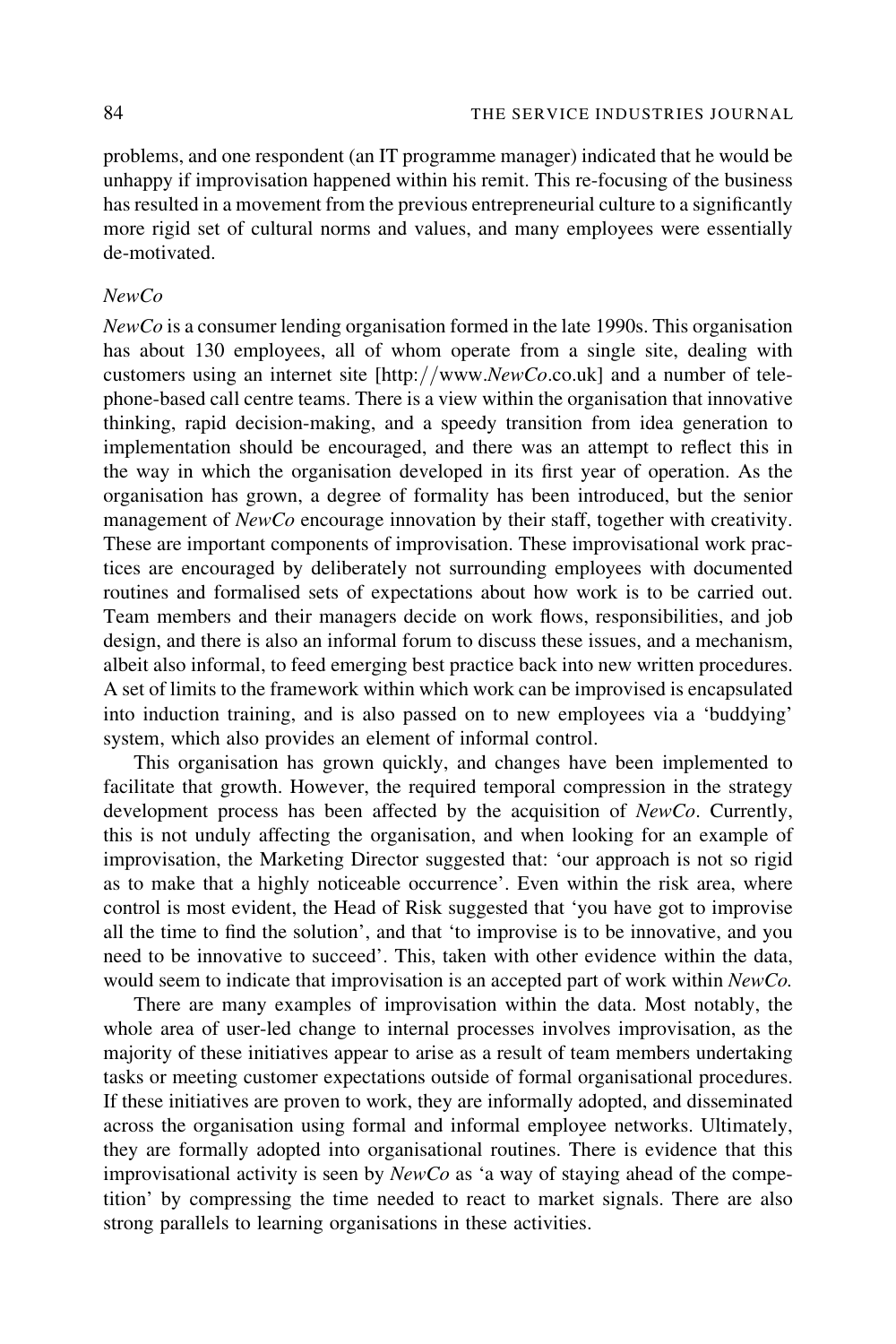# MANAGING IMPROVISATION WITHIN CHANGE MANAGEMENT 85

Improvisation is in addition accepted as an important factor within IT-based work, and the Head of IT is enthusiastic about improvisational techniques, saying: 'I think that it throws things open for people to be a little bit more creative than usual. Sometimes when you do that, you get better ideas brought in.' She goes on to say of improvisation: 'yes, I think it is a good idea, but I think there is a place for it ... there are only certain times when you could do it, and I think that it would have to be clearly understood what you are doing as well'. This view reflects the more rigorous procedures and controls that need to be present within the implementation of new IT systems and infrastructures, particularly in respect of testing and risk management activities.

NewCo allows employees more freedom to improvise than any other organisation within the study. Control is effected in three ways, Firstly, and at the highest level, the organisational values are championed by senior and middle management, and adopted by all employees. These values are based around a customer and employee focus, and honesty and transparency at all levels within NewCo. Secondly, team leaders and managers are close to team members, and the integration of management with team members is high. Thirdly, employees work with a 'buddy' or partner, and monitoring of activity is therefore integrated at the most basic level. The organisation is, however, growing, and there is an appreciation that more formality will have to be introduced as this happens, especially if NewCo moves away from single site operation.

This young, dynamic, and successful organisation has grown organically by allowing its young team of highly motivated employees to develop routines that are highly effective, and sufficiently flexible to meet the demands of extreme growth (turnover increased from £4.5 million to £294 million in three years). Bricolage has been employed, as this growth has been more rapid than originally anticipated, and resources have therefore been limited. It seems that one key to the undoubted success of this organisation in harnessing and encouraging improvisational working practices to meet its challenges is the cultural and behavioural make-up of an energetic and motivated employee cohort, who have the trust and support of the senior management, and do not have a historical burden of embedded practices to unravel and overcome.

#### DivestCo

 $DivestCo$  is a long established and, for many years, dominant player in its sector, providing consumer credit facilities. There is an acceptance within *DivestCo* that some of the organisational change problems encountered in the mid-1990s were caused by a lack of formality and control within internal project-managed change processes. This area has been formalised significantly with the adoption of routines and procedures from a PRINCE-based methodology. Additionally, the continuous improvement initiatives applied within *DivestCo* have assisted with less formalised change.

There is therefore a natural tension between the rigidity and robustness of these routines, and the desire to improvise in order to shorten delivery times for change initiatives. This has resulted in a desire to improvise, which is tempered by adopted standards and procedures. At various levels within the organisation, the recognition of improvisation as a positive factor is accepted, with the Head of H.R.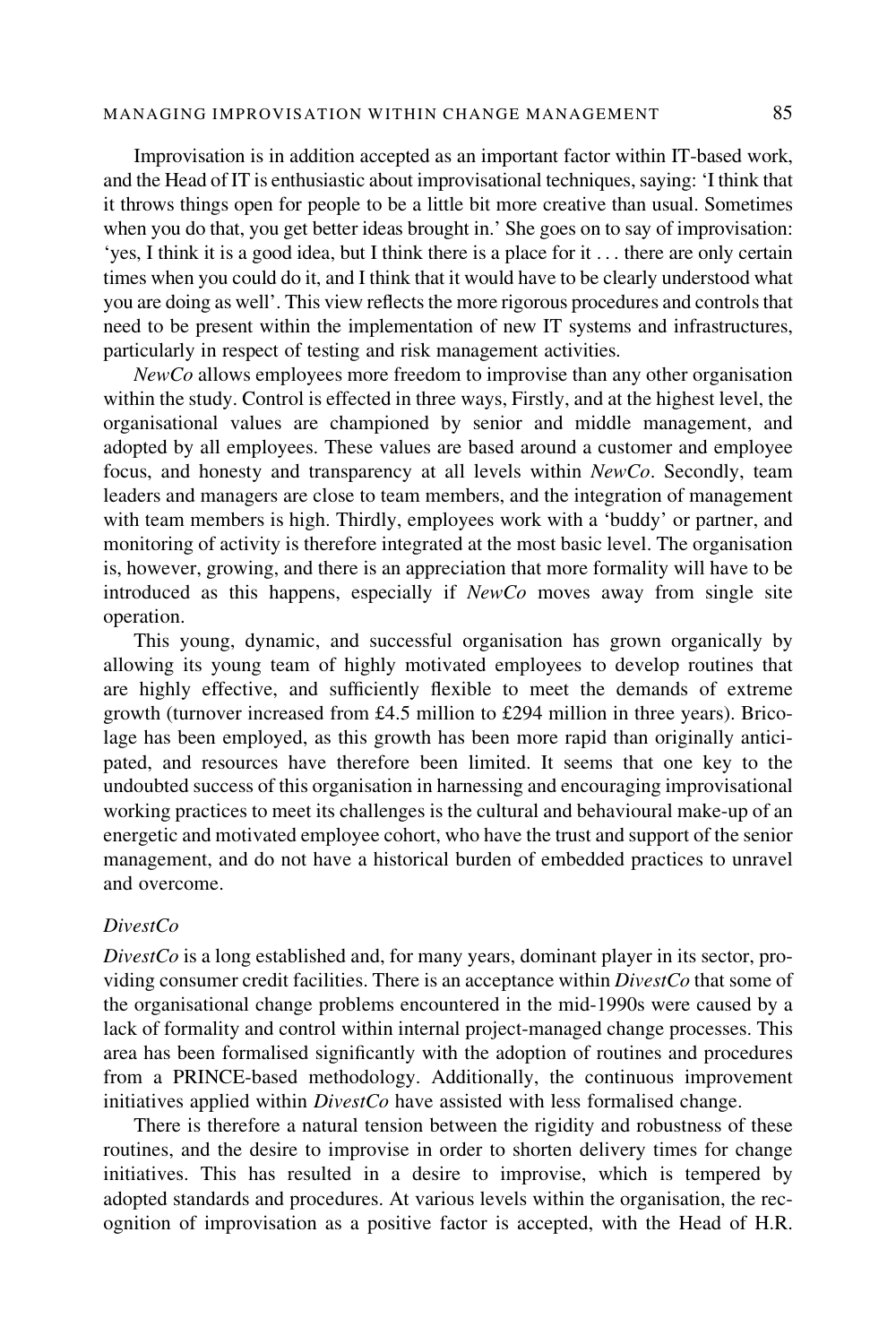saying: 'it probably doesn't happen enough', and the Strategic Change Manager saying: 'I do it all the time'. Another senior manager who is responsible for organisational development indicated that, 'as an organisation we would see ourselves as fairly improvisational. We are not afraid to jump off the plan. It is part of our "can do" culture'. It is however evident that some functional areas are less inclined to improvise, as evidenced by the Finance Manager, who stated: 'improvisation sounds a bit scary to me, I have to say, from an accountant's point of view'.

Evidence supports the use of improvisation within DivestCo, but it is apparent that there are considerable differences of opinion as to how it is used. The rhetoric surrounding improvisation relates to flexibility, servicing the customer, and being innovative in the way lending can be structured. However, the reality seems to be closer to achieving the 'can do' philosophy by doing whatever is necessary to deliver change project outputs, regardless of the current need for them.

There is an appreciation within the company of the positive effects of improvisation. Notwithstanding this appreciation, with the current exercise to develop a new vision and values for the organisation, together with the cultural changes that may be required in their adoption, there is a view that improvisational tendencies may need to be suppressed in the short term. It is however recognised that controlled improvisation is good for the organisation, as it contributes to the generation of ideas, to the creation of new and innovative products, and to initiatives that will ultimately lead to the development and success of DivestCo.

There is strong evidence of the use of improvisational processes within *DivestCo*, and there is a perception at the strategic level within *DivestCo* that a key element surrounding improvisational processes is the control of risk. This is to be expected in a long-established company within a highly regulated sector. DivestCo does address this link between risk and control formally, running a series of workshops on balancing risk with control. One Project Manager suggested that about 50 per cent of his work was improvised, and a number of respondents saw improvisation as an extension of the continuous improvement process that is used to manage more informal change within DivestCo.

The control of improvisation within  $DivestCo$  is however problematical. A significant difference in attitudes manifests itself when change is managed, with senior managers, the parent, and embedded attitudes from earlier change projects arresting attitudes, and pressure to achieve and the aforementioned 'can do' ethos encouraging the use of improvisation. It is also evident that some functional departments, notably the accounting area, have difficulty with improvisational work practices, whereas other areas are keen exponents. Controlling these attitudinal diversities is proving a challenge for *DivestCo*. The organisation attempts to address issues relating to improvisational activity, notwithstanding the fact that a number of employees at different levels within DivestCo have articulated difficulties in formalising and capturing such organisation-specific knowledge. There has been a gradual increase in improvisational activity over the last two or three years in order to meet demanding volumes and timescales for change. This activity is however primarily surreptitious, as the implications of earlier failures is embedded in organisational memory, and such improvisational activity is therefore relatively uncontrolled.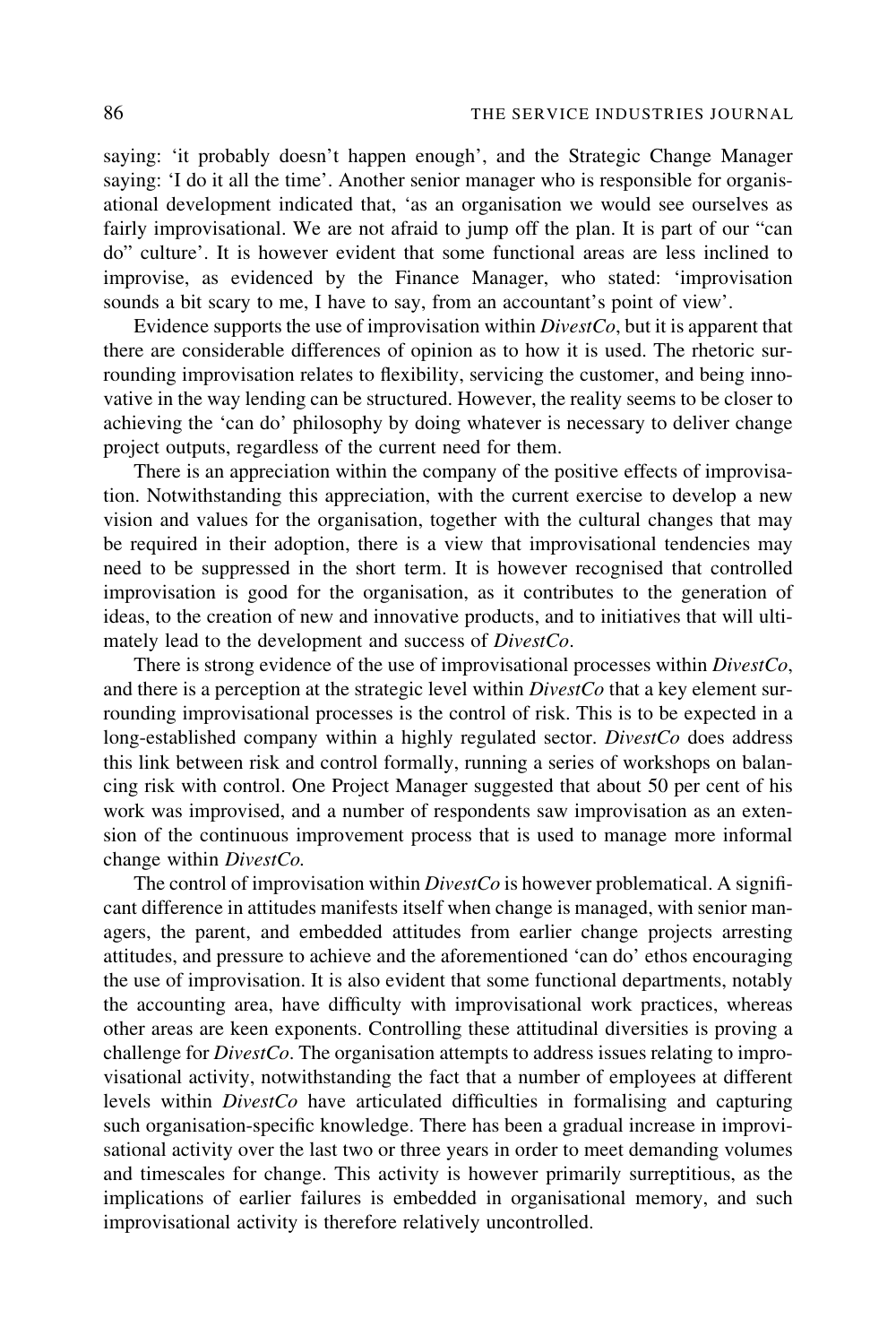#### COMPARATIVE FINDINGS AND CONCLUSIONS

An important outcome of the original study is that although improvisation within projects could be construed at a simple level as bad project management, as it implies a breakdown in the 'plan, then execute' paradigm, there is almost universal support for it in a project and change context. This is a significant finding for three reasons. Firstly, little has been published regarding this phenomenon. Secondly, the concept of improvising within projects does not appear in textbooks relating to the management of projects. Thirdly, there is no explicit reference to improvisation or to the sort of deviation from plan that is involved in improvised work either in the US Project Management Institute [2000] Body of Knowledge or the Dixon [2000] UK Association for Project Management Body of Knowledge. The newly revised 2004 US Project Management Institute Body of Knowledge has a short reference to 'workarounds', defining them as something 'not planned in advance of the occurrence' [PMI, 2004: 380], but limits their use to risk planning.

There is however strong evidence of the extensive use and acceptance of improvisation to manage change within the case study organisations. Some of this activity is conscious, and some emerges because of circumstances. Chelariu et al. [2002: 141] suggest that this organisational activity is 'a reflection of the pressures of an environment characterised by unprecedented fast change'. Stacy [1996] maintains that these environmental conditions are uncertainty, complexity (described in terms of interdependent environments), and dynamism (described in terms of short-lived opportunities and threats to survival). The UK retail financial services sector is such an environment. It would appear that organisations faced with these conditions often find traditional planning and implementation models less effective. Dickson [1997: 37] and Moorman and Miner [1998a: 1] both recognise the need to manage new change during implementation, and Tushman [1997: 15] discusses managing multiple changes concurrently.

Improvisation assists in dealing with this volume of change, and BigBank senior managers and project managers are keen exponents. *MutualCo* managers suggest that they could not operate without improvising, notwithstanding the risk-averse history of the organisation. ExSociety has the most rigidly applied project standards and procedures, but at senior levels there is a belief that there is insufficient improvisation, and that this is stifling innovation. Interestingly, given its success in managing change, there is less improvisation by project managers within  $ExSociety$  than in any other case study organisation, with the exception of FinanceCo, which produced the least evidence of improvisation. NewCo uses such techniques across the organisation, and is also developing effective mechanisms to capture the emerging best practice that accrues. Its success at managing change is also demonstrated in the data, notwithstanding that it would be at the opposite end of the 'level of improvisation' continuum to ExSociety. Evidence from DivestCo indicates that there is a willingness to improvise, but this is arrested by the memory of major failed projects in the mid-1990s, where an element of blame was attached to insufficiently rigid processes. It is apparent from the data that there are significant differences across the organisations, and across levels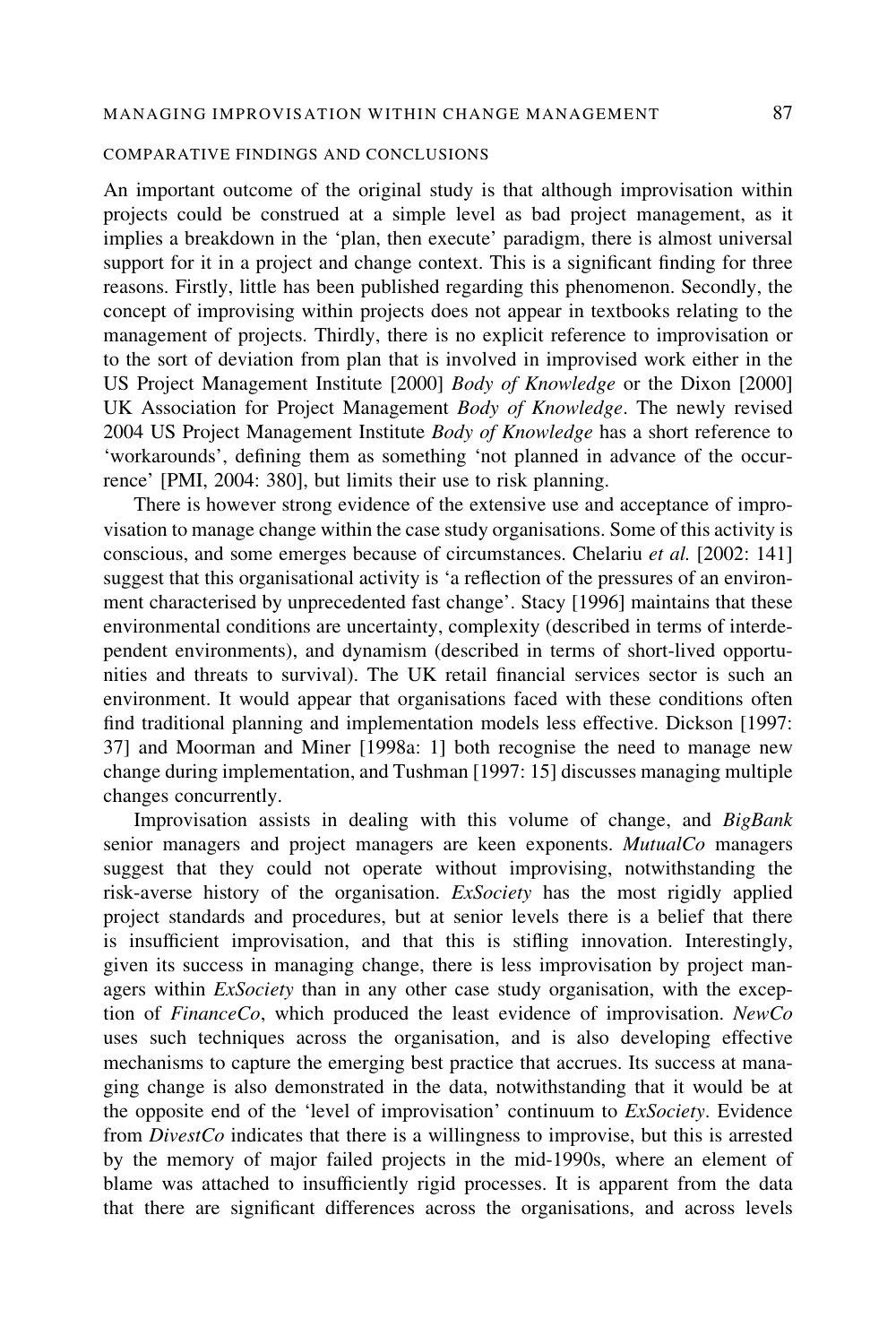of seniority within those organisations. Much improvisation is also surreptitious, avoiding accountability and the scrutiny of senior managers.

Given Stacy's [1996] environments, it is understandable that employees within the case study organisations may wish to use improvisational practices. There are however doubts as to the effectiveness of this improvisational activity, and none of the organisations are able to support empirically an assertion demonstrating that improvisation aids the management of strategic change. BigBank is attempting this through benchmarking initiatives. *MutualCo* has problems, particularly with the increase in risk that has to be managed. ExSociety senior managers cite an assumed link between improvisation and innovation, and are intentionally allowing employees the organisational and temporal space to learn from experimentation and improvisation. FinanceCo and DivestCo display little evidence of effective improvisational activity, and  $NewCo$  is at the opposite end of the continuum, encouraging improvisational activity at all levels within the organisation. This is an area where the other organisations, with the exception of  $ExSociety$ , which has a set of forums that could assist in this area, tend to be weak. Also, the relative success in managing change of *ExSociety* and *NewCo*, with significantly different levels of rigidity within their change frameworks and in the levels of improvisational activity, indicates that neither of these factors is significantly instrumental in indicating the successful implementation of change. Table 1 maps the acceptance, application, and effectiveness of improvisation practices across the six organisations.

Different attitudes prevail towards improvisation in a customer-facing role. ExSociety and NewCo encourage staff in such roles to take responsibility for solving and satisfying customer requests, where possible. This often involves a degree of improvisation. *MutualCo* is also moving towards achieving this in at least one department, but is far behind *ExSociety* and *NewCo*. The other organisations have all imposed stringent head office controls on customer-facing employees, and this is particularly so in BigBank, where almost all branch and sales discretion has been removed.

Findings from this study indicate that project and change managers embrace improvisation almost universally as a means of achieving change. Many managers, across all six organisations, have strongly articulated opinions about the need to move away from agreed plans in order to execute that change. Indeed, managements

| USE OF IMPROVISATION WITHIN THE CASE STUDY ORGANISATIONS |            |                    |                      |  |
|----------------------------------------------------------|------------|--------------------|----------------------|--|
|                                                          | Acceptance | <b>Application</b> | <b>Effectiveness</b> |  |
| BigBank                                                  | Strong     | Widespread         | Poor                 |  |
| MutualCo                                                 | Strong     | Widespread         | Poor                 |  |
| ExSociety                                                | Growing    | Growing            | Improving            |  |
| FinanceCo                                                | Weak       | Limited            | Poor                 |  |
| NewCo                                                    | Strong     | Widespread         | Improving/Good       |  |

DivestCo Growing Limited Poor

TABLE 1 USE OF IMPROVISATION WITHIN THE CASE STUDY ORGANISATIONS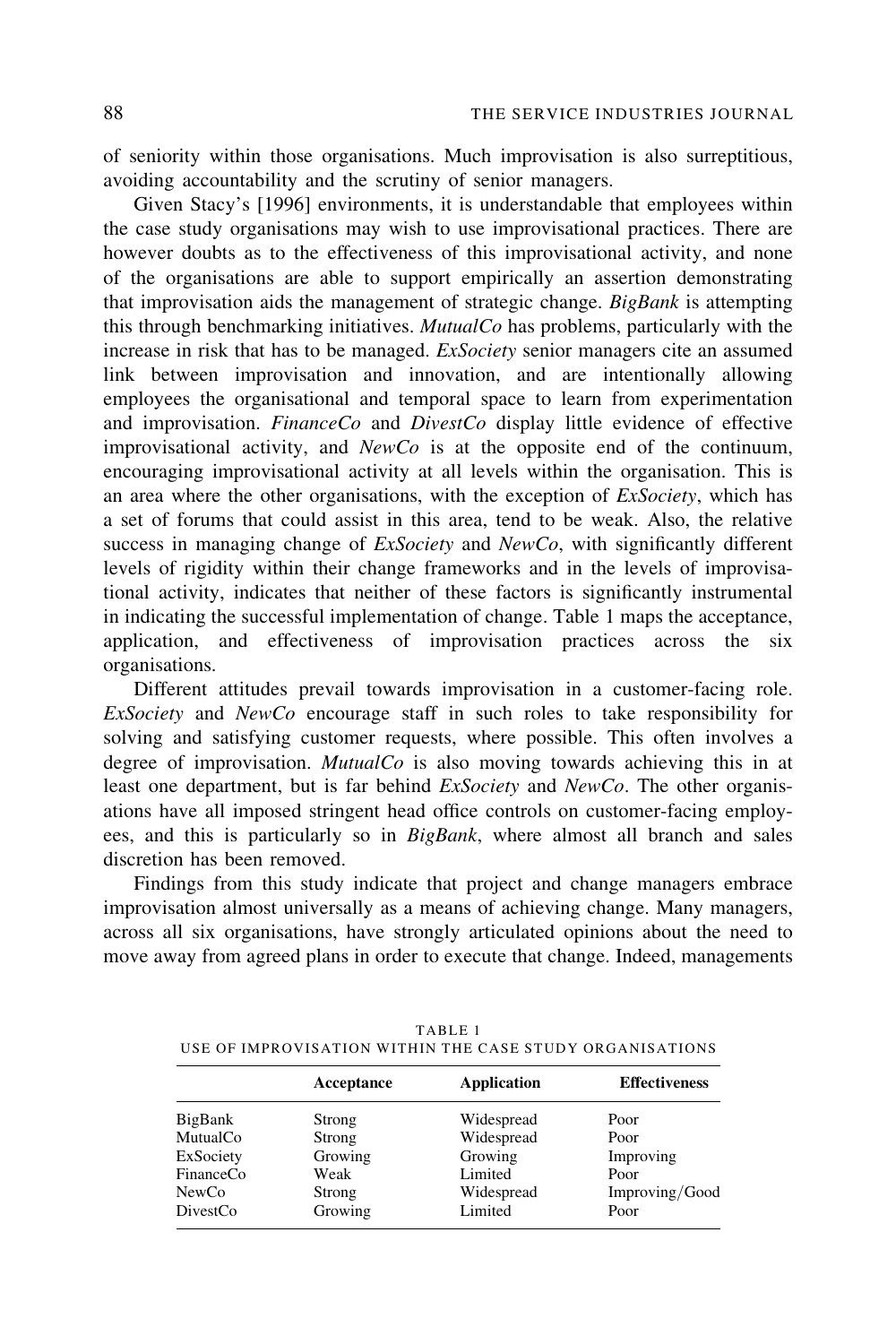may 'make a conscious decision to improvise as a means of creating more flexibility of behaviour and more spontaneous decision making' [Chelariu et al., 2002: 141]. Crossan and Sorrenti [1997: 155] see this as 'intuition guiding action in a spontaneous way'. This is especially true within *BigBank* and *FinanceCo*, where improvisation is also seen as a means of circumventing intra- and inter-organisational political resistance. It is also apparent that improvisation often takes place without senior management knowledge, especially within *BigBank* and *FinanceCo*. Chelariu et al. [2002: 141] view change teams as likely sources of such improvisation, a finding that is borne out by evidence from this study.

It would however be imprudent to allow all employees to improvise without limitation. Managers need to support improvisation, and therefore require it to be bounded by some kind of limiting framework. This is supported by the literature; Brown and Eisenhardt's [1997: 16] 'limited structure', Cunha et al.'s [1999: 318] 'minimal structure', and Weick's [1998: 545] 'guidelines'. As the financial services sector is highly regulated, and tends to be risk averse [Brooks and Dawes, 1999: 197; Trethowen and Scullion, 1997: 62], such a framework is usually based around the management of risk. It is also recognised that improvisation is more effective if mechanisms exist to share successful improvisational activity [Moorman and Miner, 1998b: 713; Chelariu et al., 2002: 142], and to communicate lessons learned from it to relevant parts of the organisation that can benefit from such activity [Moorman and Miner, 1998b: 713]. This requires the development of organisational memory [Moorman and Miner, 1998b: 713–14]. Respondents within all the case study organisations voiced concerns about the ability of their organisation to capture good improvisational practice and encapsulate it within such a memory for future use. Both *ExSociety* and *NewCo* have mechanisms to assist with this. In *ExSo*ciety improvisational activity is an enabler, and a change management team identifies and implements new improvisational processes as part of the streamlining of work processes. There is however evidence that the IT-based change initiatives do not include as much improvisational activity as initiatives to change operational processes, because of the more rigorous and defined procedures that surround the implementation and testing of new IT-based systems.  $NewCo$ , a significantly smaller and younger organisation, uses improvisation at all levels, and has informal forums to identify and disseminate improvisational practices that have the potential to become best practice within the organisation. There appears to be little evidence of such initiatives in the other four organisations, notwithstanding the rhetoric surrounding this activity in *BigBank* and in *MutualCo*.

Figure 1 categorises the extent to which the six organisations generate improvisational activity, capture the supposed benefits of this activity, and apply it to assist in future change. The data indicate a significant and growing level of improvisational activity across the six organisations, although the reasons for this activity differ. *ExSociety* and *NewCo* are encouraging such practices to release innovation in project processes, whereas  $BigB$  and MutualCo are using them to claw back time and cost overruns, or to deliver change under pressure against changing requirements. FinanceCo and DivestCo lag behind in this area. It is also apparent that although improvisation is increasing in DivestCo, its application is not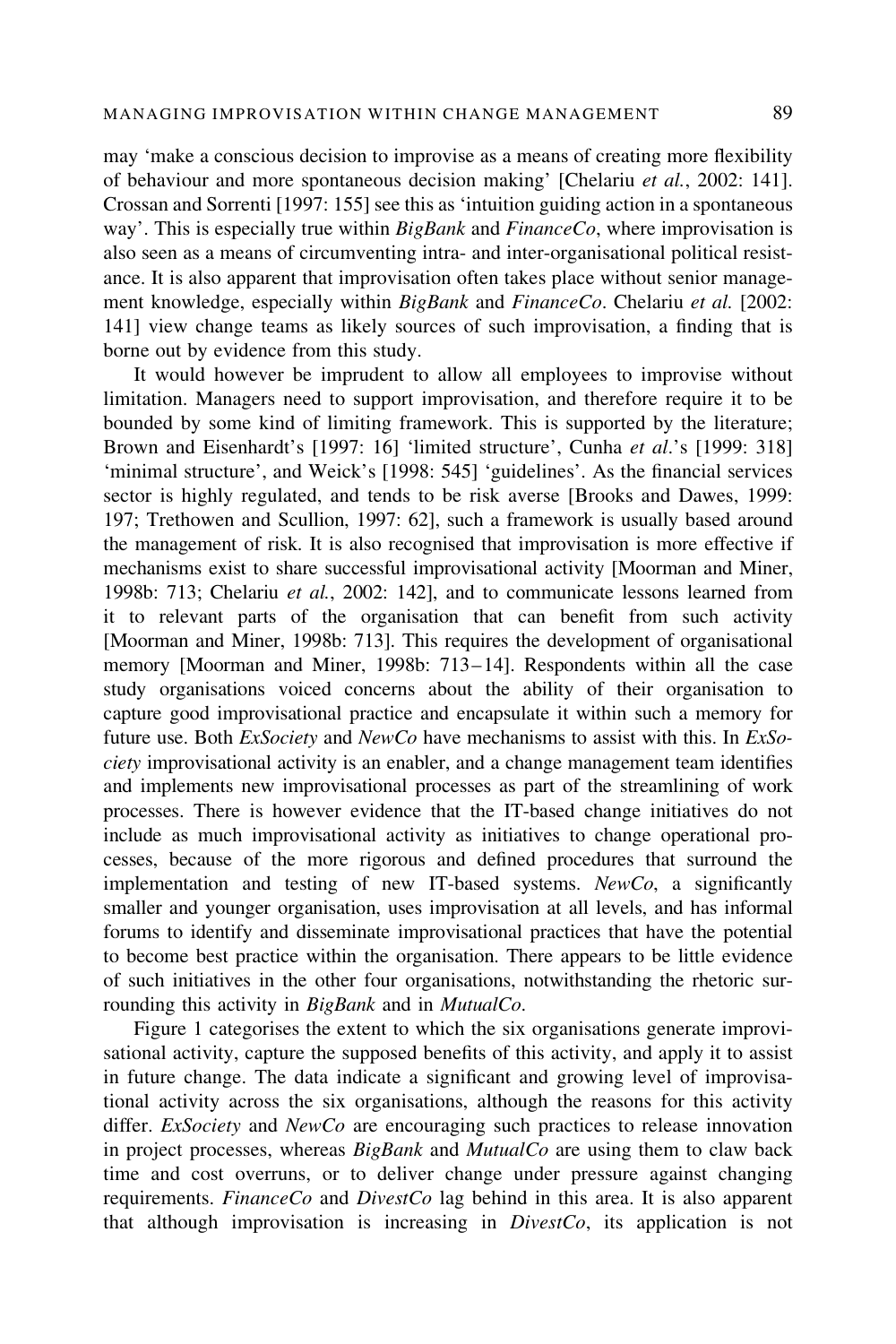

FIGURE 1 IMPROVISATION, APPLICATION, AND LEARNING

controlled. Only *ExSociety*, *NewCo*, and to a lesser extent *BigBank* are in any way successful in converting improvisational activity into useable data to assist future change initiatives. In NewCo, this data resides within the cognitive capability of its employees, and would not be retained in the event of a migration of those employees away from the organisation. The application of such data is equally problematical, although  $FinanceCo$  has attempted to improve its capability in this area, albeit by applying informally and personally held data, rather than data from a central repository.

This study has also uncovered an appreciation of the possibilities that the knowledge economy offers to organisations that can successfully exploit its opportunities, and there is a growing acknowledgement of intellectual assets as a key competitive resource. Knowledge working is recognised as an influential area for attention within evolving and progressive organisations. New knowledge comes about through exchanging and combining existing insights in novel ways, and trading and combining knowledge depends on people being able to work together, to understand each other and to trust each other. Taken together, these relationships can be viewed as social capital, which underpins knowledge creation and thereby, value creation. Managers have to manage this process, and organisations can provide the culture for it to happen. ExSociety, and to a lesser extent NewCo, appear to be achieving this demanding set of challenges better than the other case study organisations. There is however a fundamental problem. The tacit knowledge that employees acquire through experience is a form of power. Foucault considered power and knowledge to be inextricably linked [Foucault, 1977]. The possession of knowledge confers power on the possessor, and the sharing of that knowledge, which is the essence of the learning organisation, reduces the power of that employee. Influencing the cultural norms of the organisation to remove the barriers to knowledge sharing is a daunting task, particularly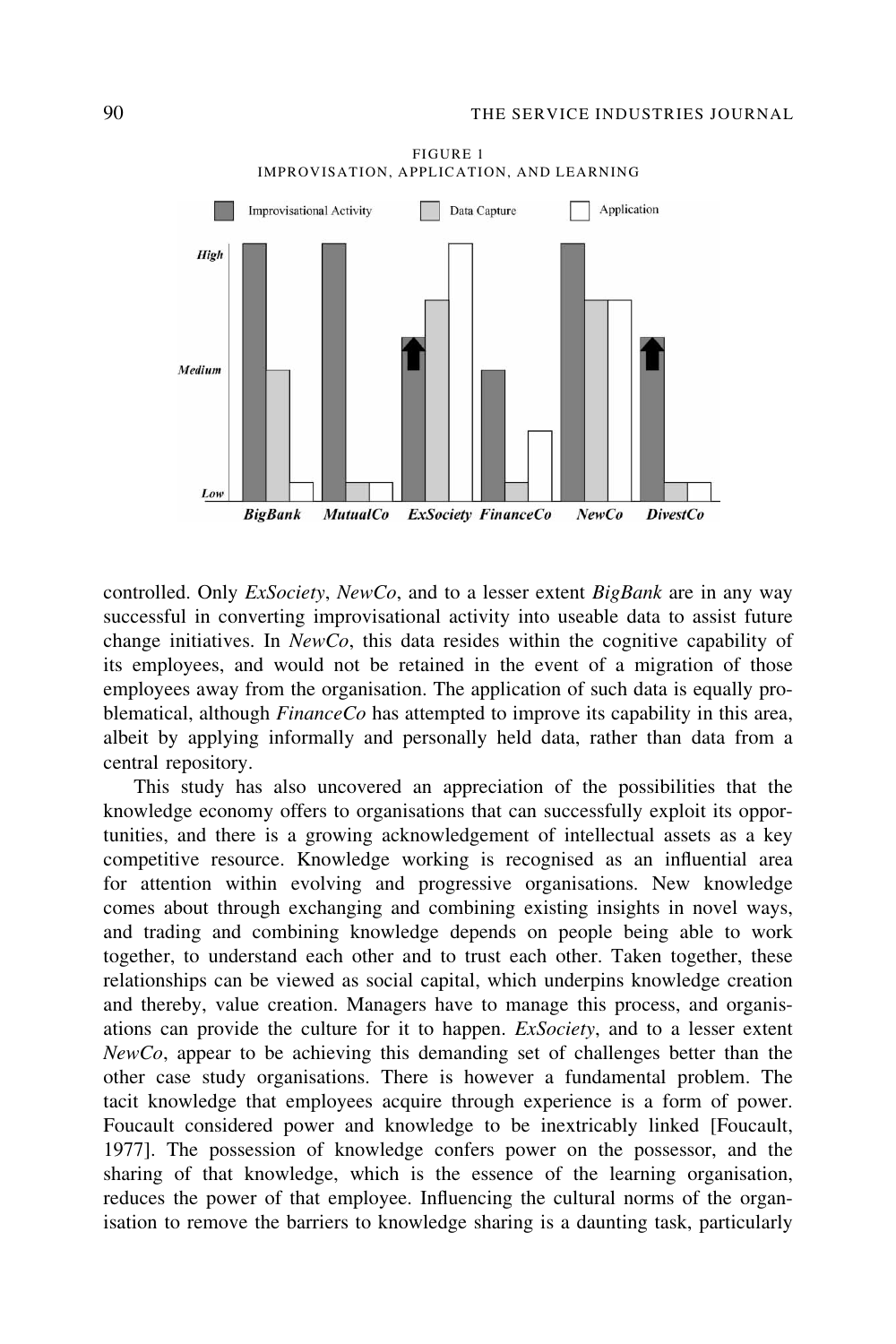in large organisations with deeply embedded cultural language, values, symbols and myths.

A major finding of this study is a consideration of the extent of improvisational working practices within the management of change. Although there is no doubt that practitioners have always improvised to some extent during the implementation of strategic change, the scope and extent of the improvisational activity within the case study organisations was a revelation. It is manifestly clear that improvisational activity is widespread within the management and implementation of change. The reasons for this are varied, but have common origins. Firstly, all the organisations are attempting to manage change on many fronts, with insufficient human, physical or financial resources. Secondly, the temporal pressures on change managers to deliver solutions to business problems, or to improve processes, mean that change managers attempt to reduce delivery times by moving away from the original plan. This is particularly evident in BigBank and MutualCo. Thirdly, because of the speed with which new products have to be developed to keep abreast of competitors, requirements change in scope and nature during the development and implementation life cycles. Traditional methodologies call for re-planning within a set of change control procedures, but temporal pressures do not allow for this to happen, and improvisation ensues in an attempt to deliver to the new organisational and strategic requirements.

There are perceived benefits to improvisational working practices, provided that they are recognised and supported organisationally. Firstly, they have the potential to generate what BigBank describes as emerging best practice. This can be captured and shared across the organisation. Regretfully, of the six organisations in this study, only NewCo, and to a lesser extent ExSociety, have the mechanisms and routines to achieve this. It is also apparent that  $NewCo$  can only do this informally, although routines were being developed to formalise the capture and dissemination process. Secondly, talented managers can circumvent the formality of rigid methodologies to deliver change quickly, and with the maximum of flexibility and innovation. However, the risks of this approach are obvious in a sector so risk averse and bounded by regulation and legislation. Surprisingly, audit and compliance departments within the chosen organisations voiced strong support for improvisation in most cases. Perhaps this support for improvisational work within projects is a tacit acceptance of its importance in achieving change, providing risk management routines are comprehensive and rigorous. This acceptance of improvisation is however poorly communicated in many instances, and much improvisational activity is therefore surreptitious, resulting in differing perceptions of this type of activity across managerial levels. Certainly, the tension between improvisation and rigid project methodologies is causing challenges to organisations, only some of which are being creatively resolved.

The apparent increase of improvisation within the organisations is more difficult to document. The enigmatic nature of the processes that are evolving to monitor and direct growing levels of improvisational activity implies that organisations are also having difficulty in controlling and documenting it. This is compounded by the surreptitious nature of much improvisation. Table 2 synthesises the approaches of the six case study organisations in this area.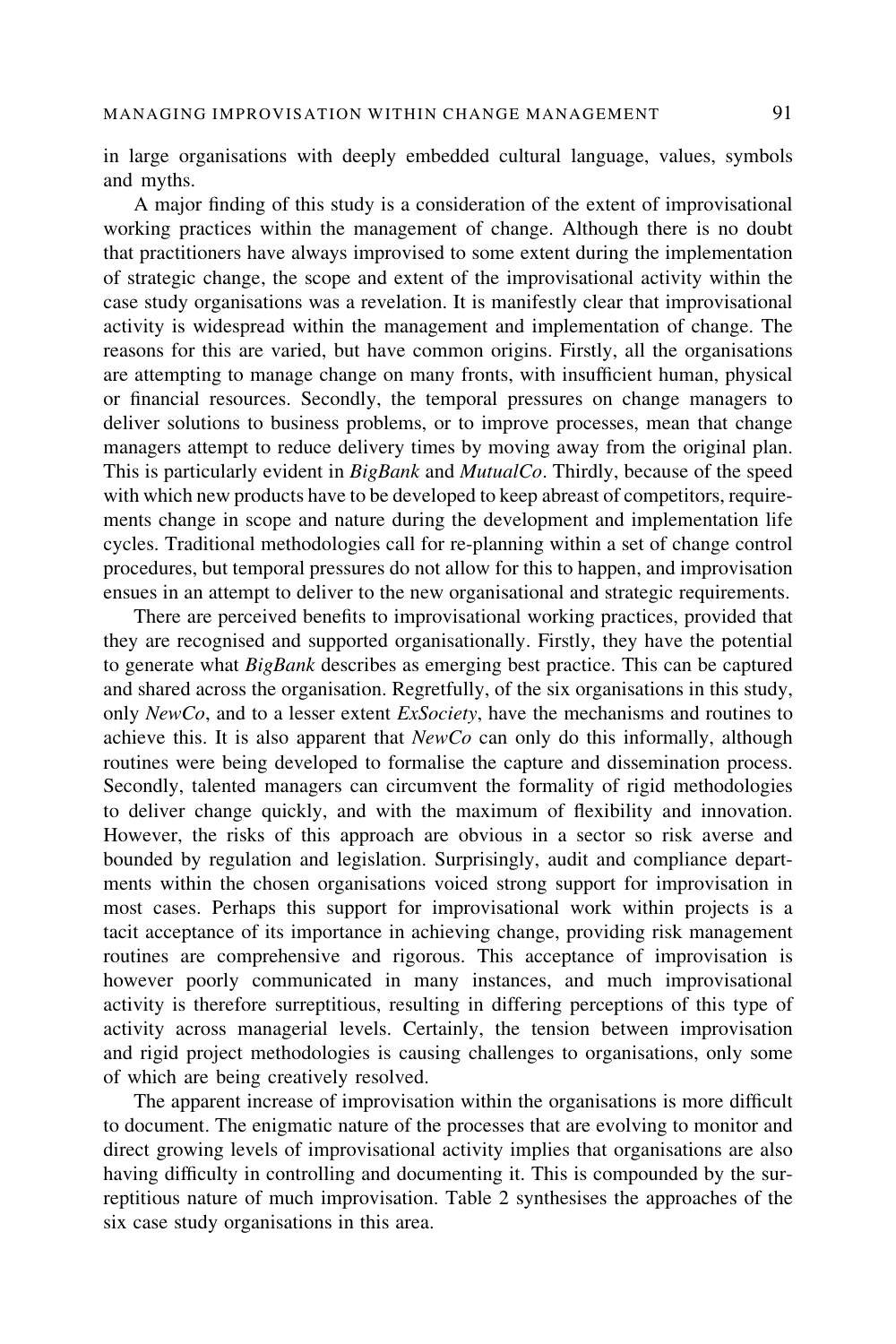| BigBank         | <i>Change Areas</i> – Improvisation encouraged, but little control or formality<br><i>Operational Areas</i> – Removal of ability to improvise by imposition of rigid processes |
|-----------------|--------------------------------------------------------------------------------------------------------------------------------------------------------------------------------|
| <b>MutualCo</b> | Little control of improvisation, which is mostly surreptitious and escalating to meet                                                                                          |
|                 | poorly defined change demands                                                                                                                                                  |
| ExSociety       | Effective multi-level approach, encapsulated in induction and training, with effective<br>improvisation re-used for organisational benefit                                     |
| FinanceCo       | Problematic, and mostly surreptitious, curtailed and restrained by specific 'service level'<br>process restrictions                                                            |
| NewCo           | Effective multi-level approach, enshrined in organisational values, with effectiveness<br>enhanced by modest size and single site operation                                    |
| <b>DivestCo</b> | Little control, and much surreptitious activity, with capture and re-use of good<br>improvisation problematical                                                                |

| TABLE 2                                                      |  |  |  |  |
|--------------------------------------------------------------|--|--|--|--|
| CONTROL OF IMPROVISATION WITHIN THE CASE STUDY ORGANISATIONS |  |  |  |  |

There is growing acceptance for improvisation in organisational life. Organisations that embrace organisational activity do however have to manage this activity on two levels. Firstly, employees are often happy to improvise, but have a cultural prejudice which suggests that what they plan and execute has more value, and is more likely to be effective, than what they spontaneously generate. Plans anchor people's ideas and actions, but people become attached to such plans, and return to them even when they are ineffective. There is a perception that it is problematical not adhering to a plan, even in situations where plans, maps and models are deficient.

Suchman [1987] sees this problem in terms of human–machine communication, and reflects on how humans respond in a 'situated' way. Her explanation of situated action is: 'that every course of action depends in essential ways upon its material and social circumstances' [Suchman, 1987: 50]. Essentially, this means that as it is not possible to plan for every material and social circumstance, humans improvise, whereas machines can only respond to something that has been programmed. Machines cannot therefore innovate, and it appears that some organisations have the same problem, and for almost the same reasons. Many organisations attempt to plan for all eventualities, and many employees ensure they have a plan-based artefact to display to senior managers for protection and justification of their actions. This does not however negate their ability or desire to improvise.

A second difficulty is related to the fear experienced when overstepping a safe boundary into the unknown area of improvisational activity. Often employees will decide to follow plans, even though it may be less effective to do so. There is also a political dimension since when employees improvise they have nobody to blame. An organisational culture that supports employees can assist, and *ExSociety* and NewCo appear to have this kind of culture.

At this point it may be useful to consider the culture and climate within which effective improvisational working practices can thrive. Evidence from this study has suggested that improvisation, which contains elements of intuition, creativity and bricolage [Moorman and Miner, 1998a, 1998b], benefits from a cohort of motivated and committed employees who are prepared to draw on experience, and an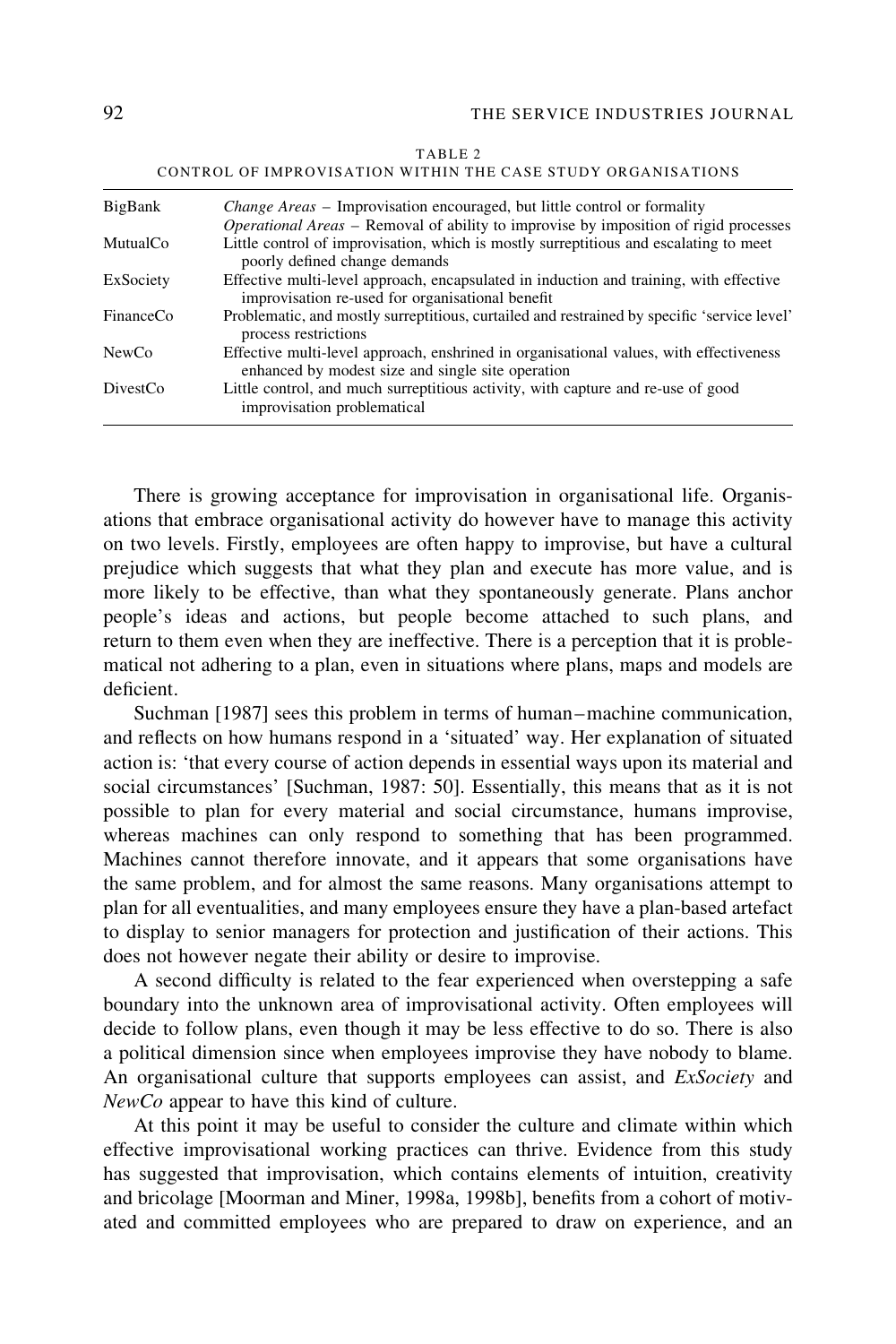## MANAGING IMPROVISATION WITHIN CHANGE MANAGEMENT 93

intuitive feel for what is possible, to solve organisational problems with limited and immediately available resources. In order for such activities to flourish, those employees have to be encouraged to step outside their comfort zone attempt to achieve outcomes without following documented procedures. This requires willingness on the part of the organisation for this to happen, an understanding that learning from failure is as valid as learning from success, and a move away from a 'scapegoat' mentality. An understanding that it is desirable to capture successful improvisations and codify that knowledge to inform and expand organisational memory is also helpful.

Some organisations recognise that action taken to resolve unforeseen problems has value in its own right. *ExSociety* and *NewCo* subscribe to this view. Much organisational improvisation is however relatively unseen, and is often perceived as something people do surreptitiously. But, employees do improvise, and the data supplies compelling evidence of this. A fundamental problem is that many employees do not like to admit to improvising, as it puts them at risk. Improvisation forces employees to take responsibility, as there is no plan to support decisions. Improvisation can be an effective addition to tools for change, and particularly so within the project environment. It appears that the managed tension within an organisation that balances formality with informality, and risk with innovation, could lead to organisations that are effective at project-managed change.

There is no doubt that there is a trend towards the fusing of planning and implementation in the organisations studied, or alternatively 'composition and execution converge[ing] in time' [Moorman and Miner, 1998b: 698] within the use of projects to implement strategic change. All but one of the respondents endorsed such a proposition, and a plethora of secondary data exists in support. The link between improvisation and the difficulties in applying sequential implementation techniques during periods of rapid change is however more difficult to establish. Evidence from this study produces a number of reasons for improvisation, including temporal pressure, insufficient resourcing, poor project planning, and changing expectations of project success. An improved mechanism to deal with such difficulties, which balances formality with informality, could assist in the implementation of project-managed change.

#### **NOTE**

#### REFERENCES

- Barrett, F.J. (1998a) Creativity and improvisation in jazz and organizations: implications for organizational learning, Organization Science, 9, pp.605–22.
- Barrett, F.J. (1998b) Managing and improvising: lessons from jazz, Career Development International, 3, pp.283–86.

<sup>1.</sup> PRINCE (PRojects IN a Controlled Environment) and its successor PRINCE2, are project management methodologies developed for use in UK government departments, and widely adopted in the private sector as a structured methodology for the effective management of any size or type of project.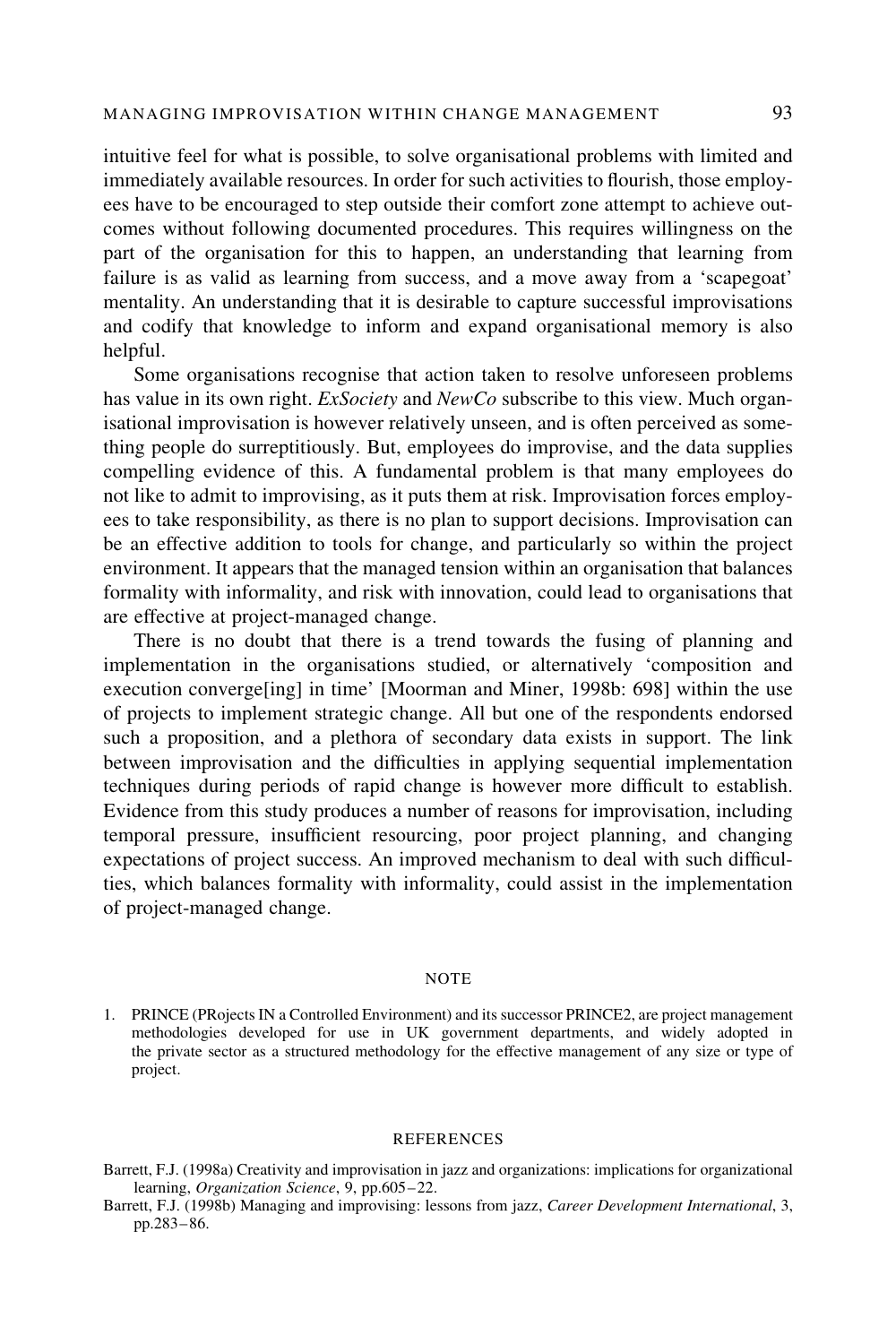- Berliner, P.F. (1994) Thinking in Jazz: The Infinite Art of Improvisation, Chicago, IL: University of Chicago Press.
- Brooks, I. and Dawes, J. (1999) Merger as a trigger for cultural change in the retail financial services sector, Service Industries Journal, 19, pp.194–206.
- Brown, S.L. and Eisenhardt, K.M. (1997) The art of continuous change: linking complexity theory and time-paced evolution in relentlessly shifting organizations, Administrative Science Quarterly, 42, pp.1–34.
- Bryman, A. (1988) Quantity and quality in social research, London: Unwin Hyman.
- Chelariu, C., Johnston, W.J. and Young, L. (2002) Learning to improvise, improvising to learn: a process of responding to complex environments, *Journal of Business Research*, 55, pp.141–7.
- Crossan, M. (1997) Improvise to innovate, Ivey Business Quarterly (Autumn), pp.36–42.
- Crossan, M. and Sorrenti, M. (1997) Making sense of improvisation. In J.P. Walsh and A.S. Huff (eds), Advances in Strategic Management 14, Greenwich, CT: JAI Press, pp.155–80.
- Cunha, M.P. e, Cunha, J.V. da and Kamoche, K. (1999) Organizational improvisation: what, when, how and why, International Journal of Management Reviews, 1, pp.299–341.
- Dickson, P.R. (1997) Marketing Management, 2nd edn, New York: The Dryden Press.
- Dixon, M. (2000) Project Management Body of Knowledge, 4th edn, High Wycombe: Association for Project Management.
- Eisenhardt, K.M. (1989) Building theories from case study research, Academy of Management Review, 14, pp.532–50.
- Foucault, M. (1977) Discipline and Punish: The Birth of the Prison, Harmondsworth: Penguin Books.

Frost, P. and Stablein, R. (eds) (1992) Doing Exemplary Research, London: Sage Publications Ltd.

- Gersick, C.J.G. (1988) Time and transition in work teams: toward a new model of group development, Academy of Management Journal, 31, pp.9–41.
- Hatch, M.J. (1998) Jazz as a metaphor for organizing in the 21st century, Organization Science, 9, pp.556–7 and 565–8.
- Hatch, M.J. (1999) Exploring the empty spaces of organizing: how improvisational jazz helps redescribe organizational structure, Organization Studies, 20, pp.75–100.
- Lehner, J.M. (2000) Bricolage during implementation of strategies: effects on flexibility. Unpublished paper presented to the American Academy of Management Conference, Toronto, 4– 9 August.
- Levi-Strauss, C. (1966) The Savage Mind, London: Weidenfeld & Nicholson.
- Lewin, A.Y. (1998) Introduction: jazz improvisation as a metaphor for organization theory, Organization Science, 9, p.539.
- Leybourne, S.A. (2002) The project management of change within UK financial services: what about improvisation? Proceedings of the PMI Research Conference 2002: Seattle  $-14-17$  July, Newtown Square, PA: Project Management Institute.
- MacKenzie, K.D. (1986) Virtual positions and power, Management Science, 32, pp.622–42.
- March, J.G and Simon, H.A. (1958) Organizations, New York: Wiley.
- Miner, A.S., Bassoff, P. and Moorman, C. (2001) Organizational improvisation and learning: a field study, Administrative Science Quarterly, 46, pp.304–37.
- Moorman, C. and Miner, A.S. (1998a) The convergence of planning and execution: improvisation in new product development, Journal of Marketing, 62, pp.1-20.
- Moorman, C. and Miner, A.S. (1998b) Organizational improvisation and organizational memory, Academy of Management Review, 23, pp.698–723.
- Pettigrew, A.M. (1988) Longitudinal field research on change: Theory and practice. Paper presented at the National Science Foundation Conference on Longitudinal Research Methods in Organisations, Austin, TX.
- Project Management Institute (2000) A Guide to the Project Management Body of Knowledge. (PMBOK® Guide), 2nd edn, Newtown Square, PA: Project Management Institute.
- Project Management Institute (2004) A Guide to the Project Management Body of Knowledge. (PMBOK® Guide), 3rd edn, Newtown Square, PA: Project Management Institute.

Quinn, J.B. (1980) Strategies for Change: Logical Incrementalism, Homewood, IL: Richard D. Irwin.

Ryle, G. (1979) On Thinking. Oxford: Basil Blackwell.

Stacy, R.D. (1996) Complexity, Creativity and Management, San Francisco, CA: Berrett-Koehler.

- Stake, R.E (1994) Case studies. In K.M. Denzin and Y.S. Lincoln (eds), Handbook of Qualitative Research, London: Sage Publications, pp.236–47.
- Suchman, L.A. (1987) Plans and Situated Actions: The Problem of Human–Machine Communication, Cambridge: Cambridge University Press.